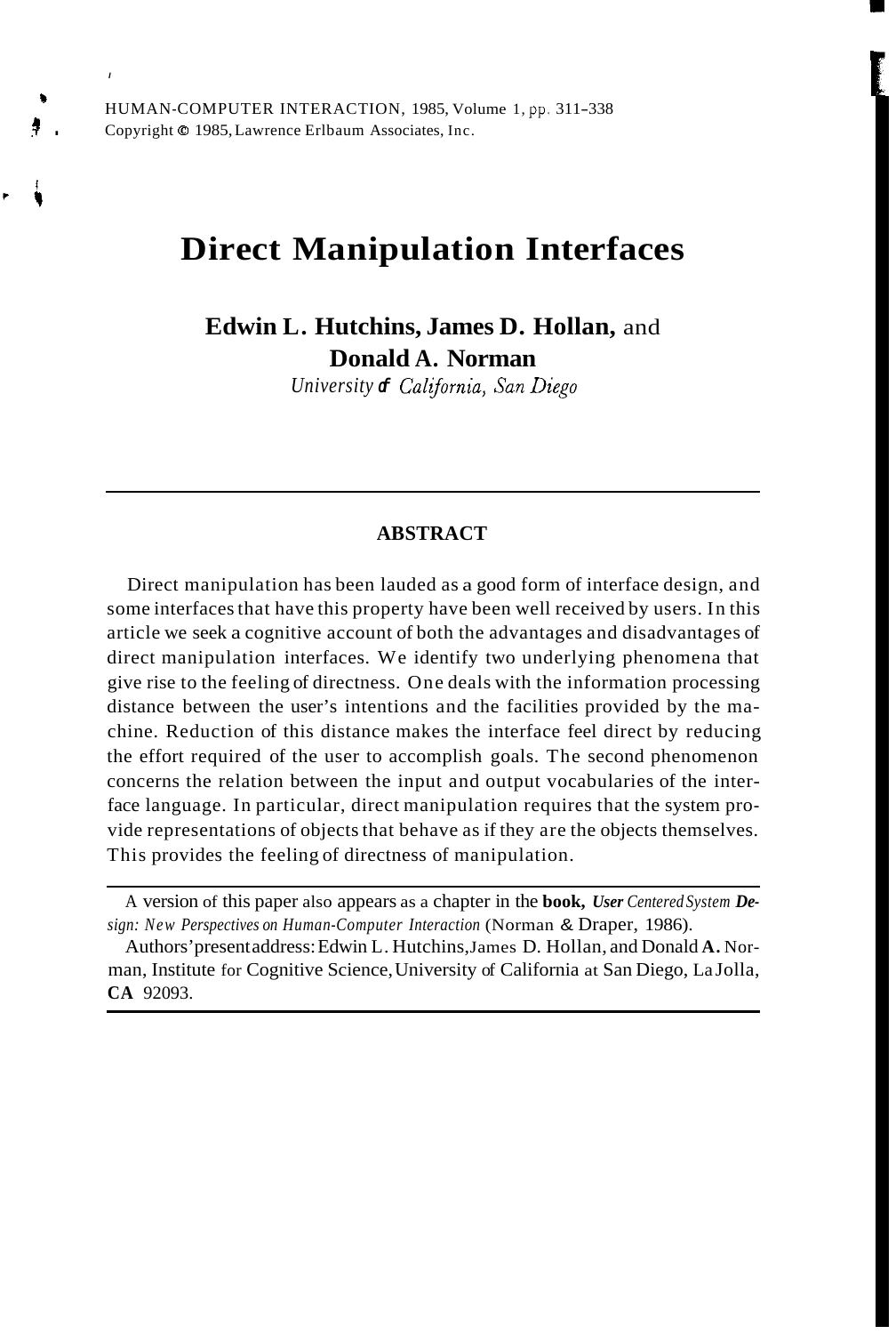# **CONTENTS**

#### **1. DIRECT MANIPULATION**

- **1.1. Early Examples of Direct Manipulation**
- **1.2. The Goal: A Cognitive Account of Direct Manipulation**
- **2. TWO ASPECTS OF DIRECTNESS: DISTANCE AND ENGAGEMENT** 
	- **2.1. Distance**
	- **2.2. Direct Engagement**
- **3. TWO FORMS OF DISTANCE: SEMANTIC AND ARTICULATORY** 
	- **3.1. Semantic Distance**
	- **3.2. Semantic Distance in the Gulfs of Execution and Evaluation The Gulf of Execution The Gulf of Evaluation**
	- **3.3. Reducing the Semantic Distance That Must Be Spanned Higher-Level Languages Make the Output Show Semantic Concepts Directly Automated Behavior Does Not Reduce Semantic Distance The User Can Adapt to the System Representation Virtuosity and Semantic Distance**
	- **3.4. Articulatory Distance**
	- **3.5. Articulatory Distance in the Gulfs of Execution and Evaluation**
- **4. DIRECT ENGAGEMENT**
- **5. A SPACE OF INTERFACES**
- **6. PROBLEMS WITH DIRECT MANIPULATION**

# **1. DIRECT MANIPULATION**

The best way to describe a direct manipulation interface is by example. Suppose we have a set of data to be analyzed with the numbers stored in matrix form. Their source and meaning are not important for this example. The numbers could be the output of a spreadsheet, a matrix of numerical values from the computations of a conventional programming language, or the results of an experiment. Our goal is to analyze the numbers, to see what relations exist among the rows and columns of the matrix. The matrix of numbers is represented on a computer display screen by an icon. To plot one column against another, simply get a copy of a graph icon, then draw a line from the output of one column to the x-axis input of the graph icon and another line from the output of the second column to the y-axis input (see Figure 1). Not what was wanted? Erase the lines and reconnect them. Want to see other graphs? Make more copies of the graph icons and connect them. Need a logarithmic transformation of one of the axes? Move up a function icon, type in the algebraic function that is desired  $(y = log x)$ , in this case) and connect it in the desired data stream. Want the analysis of variance of the logarithm of the data? Connect the matrix to the appropriate statistical icons. These examples are illustrated in Figure 1B.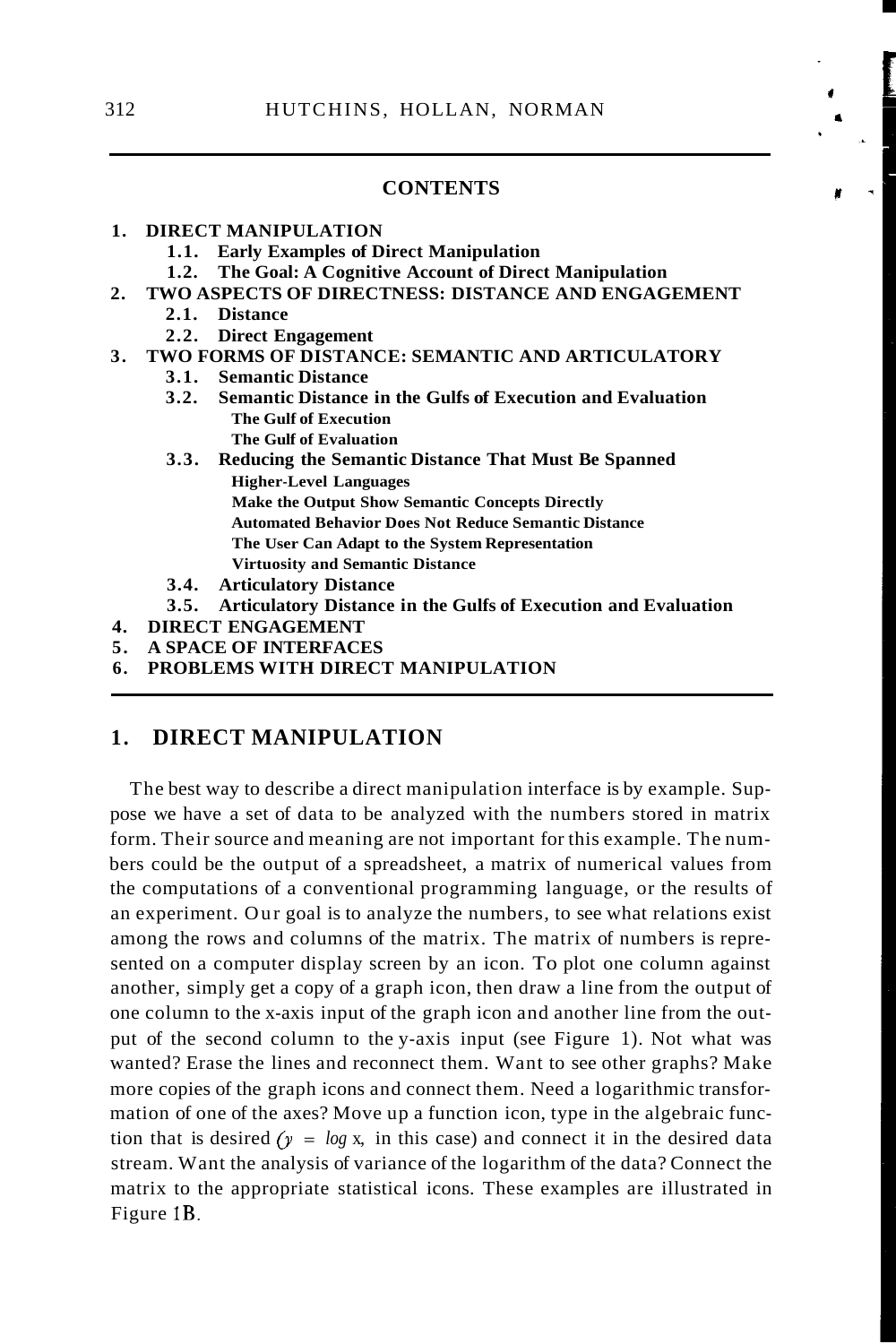*Figure 1.* An elementary example of doing simple statistical computations by direct manipulation. (A) The basic components: The data are contained in the matrix, represented by the icon in the upper left corner of the screen. At the bottom of the screen are basic icons that represent possible functions. To use one, a copy of the desired icon is moved to the screen and connected up, as is shown for the graph. **(B)**  More complex interconnections, including the use of a logarithmic transformation of the data, a basic statistical package (for means and standard deviations), and an Analysis of Variance Package (ANOVA).

**4** 

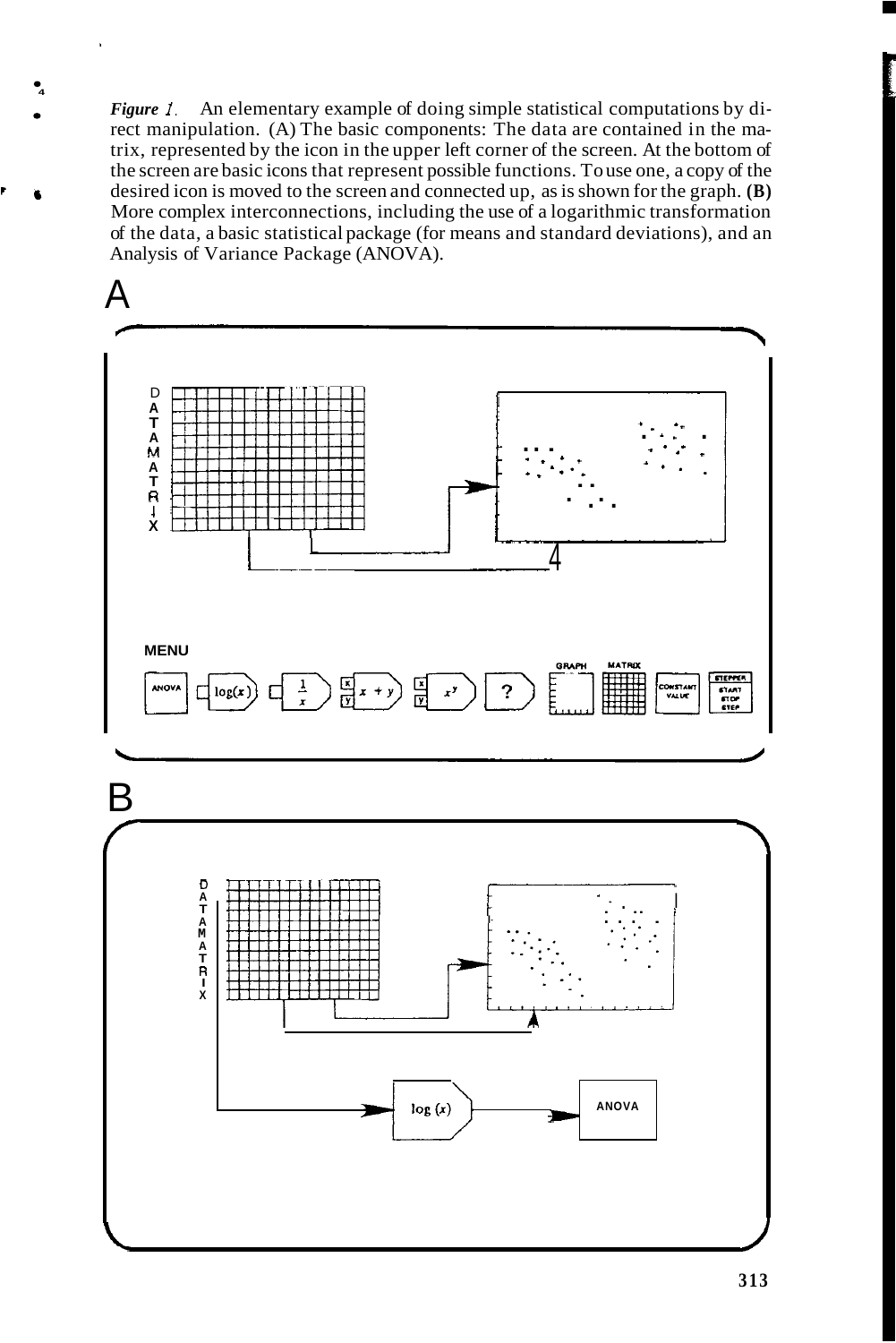Now consider how we could partition the data. Suppose one result of our analysis was the scatter diagram shown in Figure 2. The straight line that has been fitted through the points is clearly inappropriate. The data fall into two quite different clusters and it would best to analyze each cluster separately. In the actual data matrix, the points that form the two clusters might be scattered randomly throughout the data set. The regularities are apparent only when we plot them. How do we pull out the clusters? Suppose we could simply circle the points of interest in the scatter plot and use each circled set as if it were a new matrix of values, each of which could be analyzed in standard ways, as shown in Figure 2B.

The examples of Figures 1 and 2 illustrate a powerful manipulation medium for computation. The promise of direct manipulation is that instead of an abstract computational medium, all the "programming" is done graphically, in a form that matches the way one thinks about the problem. The desired operations are performed simply by moving the appropriate icons onto the screen and connecting them together. Connecting the icons is the equivalent of writing a program or calling on a set of statistical subroutines, but with the advantage of being able to directly manipulate and interact with the data and the connections. There are no hidden operations, no syntax or command names to learn. What you see is what you get. Some classes of syntax errors are eliminated. For example, you can't point at a nonexistent object. The system requires expertise in the task domain, but only minimal knowledge of the computer or of computing.

The term *direct manipulation* was coined by Shneiderman (1974, 1982, 1983) to refer to systems having the following properties:

- 1. Continuous representation of the object of interest.
- 2. Physical actions or labeled button presses instead of complex syntax.
- 3. Rapid incremental reversible operations whose impact on the object of interest is immediately visible. (Shneiderman, 1982, p. 251)

Direct manipulation interfaces seem remarkably powerful. Shneiderman (1982) has suggested that direct manipulation systems have the following virtues:

- 1. Novices can learn basic functionality quickly, usually through a demonstration by a more experienced user.
- 2. Experts can work extremely rapidly to carry out a wide range of tasks, even defining new functions and features.
- **3.** Knowledgeable intermittent users can retain operational concepts.
- **4.** Error messages are rarely needed.
- 5. Users can see immediately if their actions are furthering their goals, and if not, they can simply change the direction of their activity.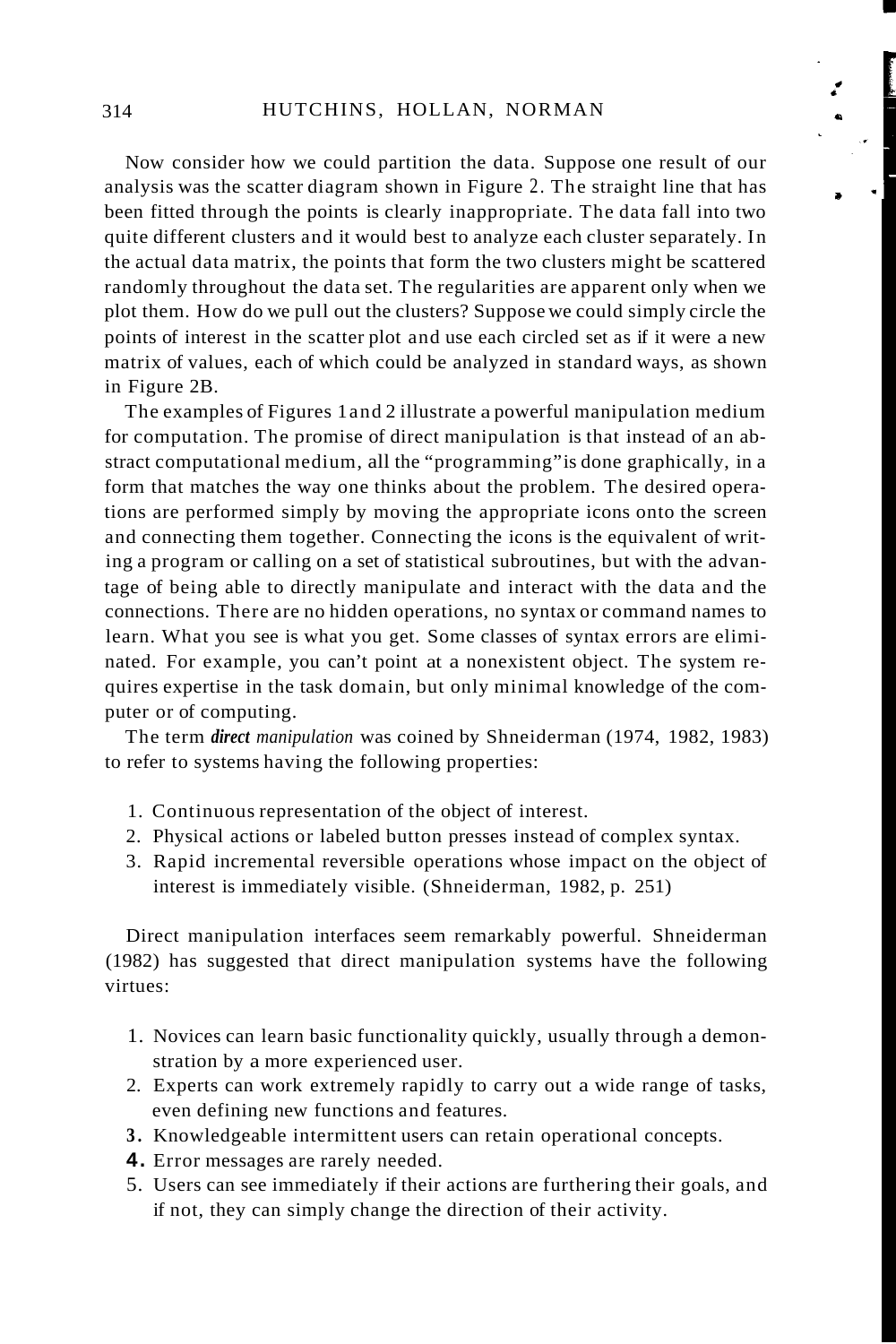*Figure 2.* (A) The scatter plot formed in Figure 1, along with the best fitting regression line to the data. It is clear that the data really fall into two quite distinct clusters and that it would be best to look at each independently. **(B)** The clusters are analyzed by circling the desired data, then treating the group of circled data as if they were a new matrix of values, which can be treated as a data source and analyzed in standard ways.



6. Users have reduced anxiety because the system is comprehensible and because actions are so easily reversible. (Shneiderman, 1982, p. 251)

Can this really be true? Certainly there must be problems as well as benefits. It turns out that the concept of direct manipulation is complex. Moreover, although there are important benefits there are also costs. Like everything else, direct manipulation systems trade off one set of virtues and vices against another. It is important that we understand these trade-offs. A checklist of surface features **is** unlikely to capture the real sources of power in direct manipulation interfaces.

## **1.1. Early Examples of Direct Manipulation**

Hints of direct manipulation programming environments have been around for quite some time. The first major landmark is Sutherland's *Sketchpad,* a graphical design program (Sutherland, 1963). Sutherland's goal was *to* devise a program that would make it possible for a person and a computer "to converse rapidly through the medium of line drawings." Sutherland's work is a land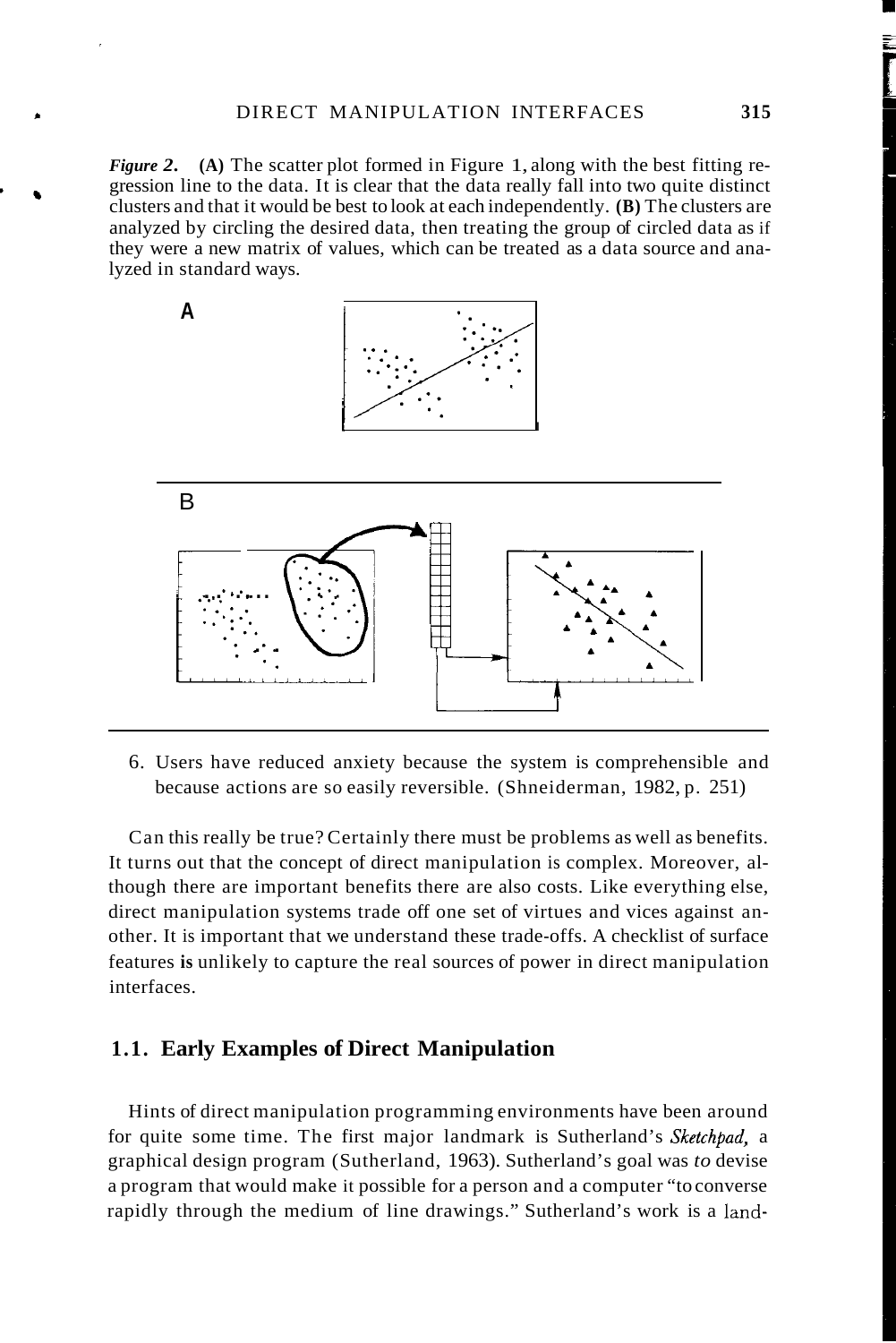mark not only because of historical priority but because of the ideas that he helped develop: He was one of the first to discuss the power of graphical interfaces, the conception of a display as "sheets of paper," the use of pointing devices, the virtues of constraint representations, and the importance of depicting abstractions graphically.

Sutherland's ideas took 20 years to have widespread impact. The lag is perhaps due more to hardware limitations than anything else. Highly interactive, graphical programming requires the ready availability of considerable computational power, and it is only recently that machines capable of supporting this type of computational environment have become inexpensive enough to be generally available. Now we see these ideas in many of the computer-aided design and manufacturing systems, many of which can trace their heritage directly to Sutherland's work. Borning's *ThingLab* program (1979) explored a general programming environment, building upon many of Sutherland's ideas within the Smalltalk programming environment. More recently direct manipulation systems have been appearing with reasonable frequency. For example, *Bill Budge's Pinball Construction Set* (Budge, 1983) permits a user to construct an infinite variety of electronic pinball games by directly manipulating graphical objects that represent the components of the game surface. Other examples exist in the area of intelligent training systems (e.g., the Steamer system of Hollan, Hutchins, & Weitzman, 1984; Hollan, Stevens, & Williams, 1980). Steamer makes use of similar techniques and also provides tools for the construction of interactive graphical interfaces. Finally, spreadsheet programs incorporate many of the essential features of direct manipulation. In the lead article of *Scientific American's* special issue on computer software, Kay (1984) claims that the development of dynamic spreadsheet systems gives strong hints that programming styles are in the offing that will make programming as it has been done for the past  $40$  years  $-$  that is, by composing text that represents instructions - obsolete.

#### **1.2. The Goal: A Cognitive Account of Direct Manipulation**

We see promise in the notion of direct manipulation, but as yet we see no explanation of it. There are systems with attractive features, and claims for the benefits of systems that give the user a certain sort of feeling, and even lists of properties that seem to be shared by systems that provide that feeling, but no account of how particular properties might produce the feeling of directness. The purpose of this article is to examine the underlying basis for direct manipulation systems. On the one hand, what is it that provides the feeling of"directness?" Why do direct manipulation systems feel so natural? What is so compelling about the notion? On the other hand, why can using such systems sometimes seem so tedious?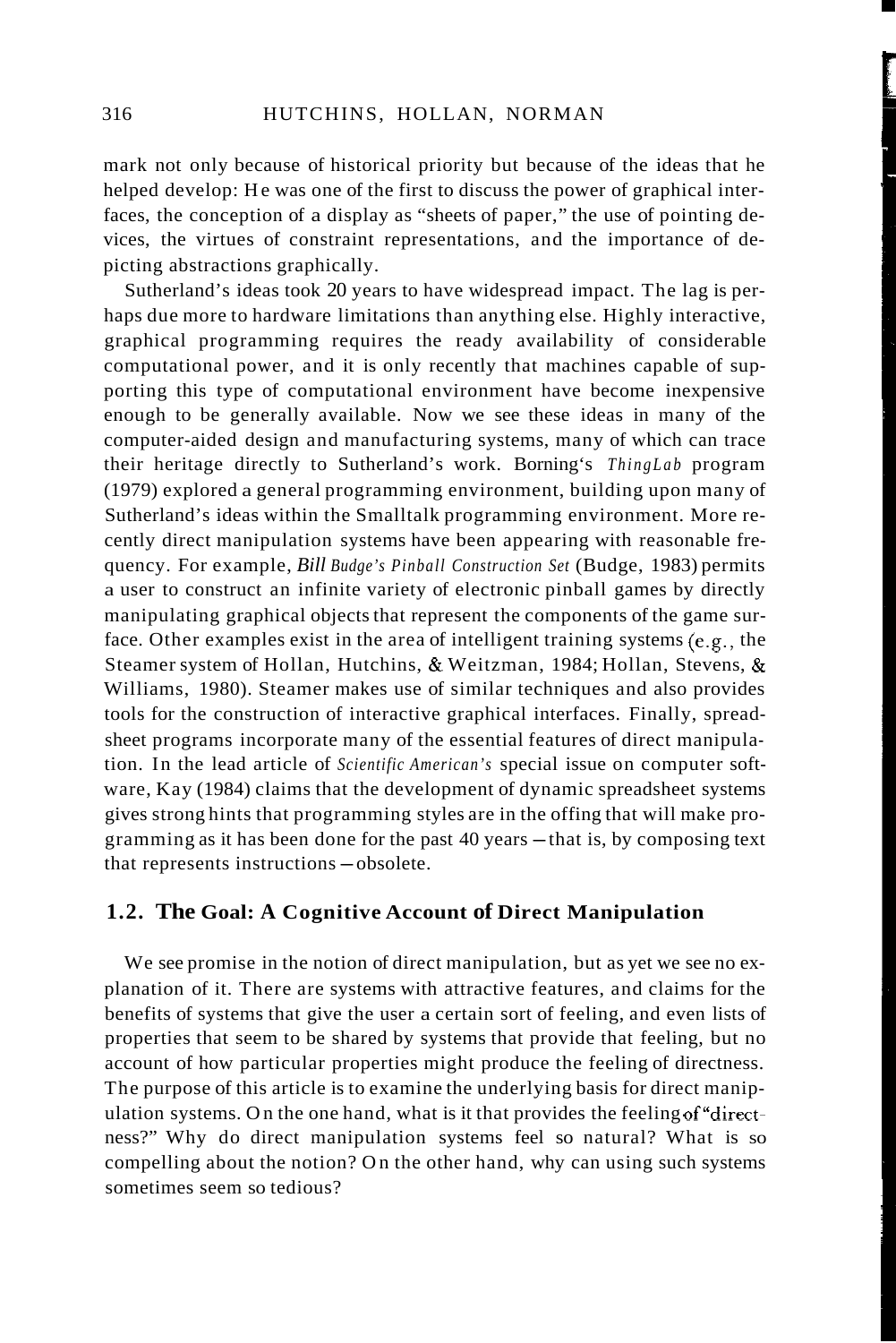For us, the notion of"direct manipulation" is not a unitary concept, nor even something that can be quantified in itself. It is an orienting notion. "Directness" is an impression or a feeling about an interface. What we seek to do here is to characterize the space of interfaces and see where within that picture the range of phenomena that contribute to the feeling of directness might reside. The goal is to give cognitive accounts of these phenomena. At the root of our approach is the assumption that the feeling of directness results from the commitment of fewer cognitive resources. Or, put the other way around, the need to commit additional cognitive resources in the use of an interface leads to the feeling of indirectness. As we shall see, some of the production of the feeling of directness is due to adaptation by the user, so that the designer can neither completely control the process, nor take full credit for the feeling of directness that may be experienced by the user.

We will not attempt to set down hard and fast criteria under which an interface can be classified as direct or not direct. The sensation of directness is always relative; it is often due to the interaction of a number of factors. There are costs associated with every factor that increases the sensation of directness. At present we know of no way to measure the trade-off values, but we will attempt to provide a framework within which one can say what is being traded off against what.

# **2. TWO ASPECTS OF DIRECTNESS: DISTANCE AND ENGAGEMENT**

There are two distinct aspects of the feeling of directness. One involves a notion of the distance between one's thoughts and the physical requirements of the system under use. A short distance means that the translation is simple and straightforward, that thoughts are readily translated into the physical actions required by the system and that the system output is in a form readily interpreted in terms of the goals of interest to the user. We will use the term *directness*  to refer to the feeling that results from interaction with an interface. The term *distance* will be used to describe factors which underlie the generation of the feeling of directness.

The second aspect of directness concerns the qualitative feeling of engagement, the feeling that one is directly manipulating the objects of interest. There are two major metaphors for the nature of human-computer interaction, a conversation metaphor and a model-world metaphor. In a system built on the conversation metaphor, the interface is a language medium in which the user and system have a conversation about an assumed, but not explicitly represented world. In this case, the interface is an implied intermediary between the user and the world about which things are said. In a system built on the model-world metaphor, the interface is itself a world where the user can act,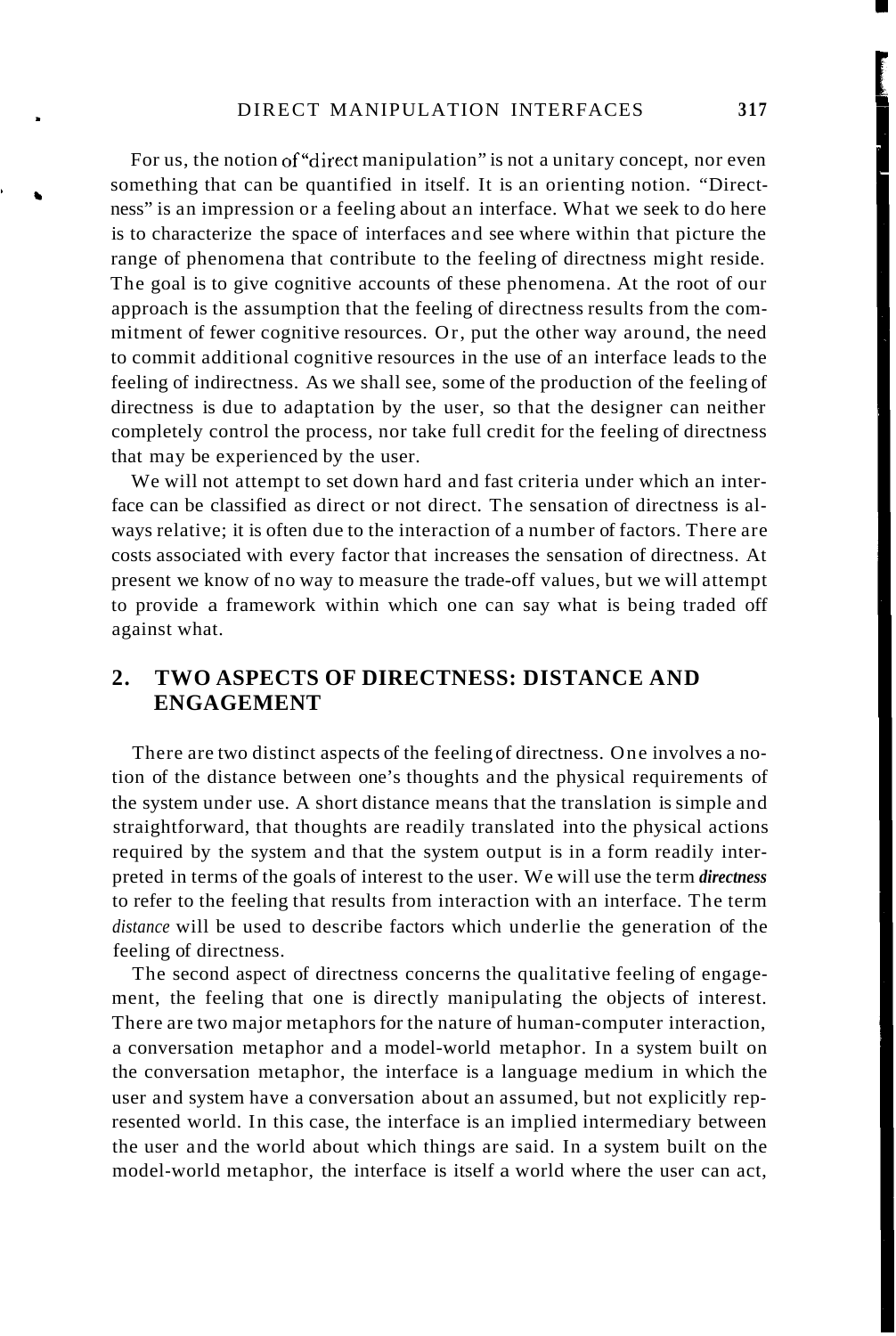and which changes state in response to user actions. The world of interest is explicitly represented and there is no intermediary between user and world. Appropriate use of the model-world metaphor can create the sensation in the user of acting upon the objects of the task domain themselves. We call this aspect of directness direct engagement.

*L* 

## **2.1. Distance**

We call one underlying aspect of directness distance to emphasize the fact that directness is never a property of the interface alone, but involves a relationship between the task the user has in mind and the way that task can be accomplished via the interface. Here the critical issues involve minimizing the effort required to bridge the gulf between the user's goals and the way they must be specified to the system.

An interface introduces distance to the extent there are gulfs between a person's goals and knowledge and the level of description provided by the systems with which the person must deal. These are referred to as the gulf of execution and the *gulf of* evaluation (Figure 3). The gulf of execution is bridged by making the commands and mechanisms of the system match the thoughts and goals of the user. The gulf of evaluation is bridged by making the output displays present a good conceptual model of the system that is readily perceived, interpreted, and evaluated. The goal in both cases is to minimize cognitive effort.

We suggest that the feeling of directness is inversely proportional to the amount of cognitive effort it takes to manipulate and evaluate a system and, moreover, that cognitive effort is a direct result of the gulfs of execution and evaluation. The better the interface to a system helps bridge the gulfs, the less cognitive effort needed and the more direct the resulting feeling of interaction.

#### **2.2. Direct Engagement**

The description of the nature of interaction to this point begins to suggest how to make a system less difficult to use, but it misses an important point, a point that is the essence of direct manipulation. The analysis of the execution and evaluation process explains why there is difficulty in using a system, and it says something about what must be done to minimize the mental effort required to use a system. But there is more to it than that. The systems that best exemplify direct manipulation all give the qualitative feeling that one is directly engaged with control of the objects- not with the programs, not with the computer, but with the semantic objects of our goals and intentions. This is the feeling that Laurel (1986) discusses: a feeling of first-personness, of direct engagement with the objects that concern us. Are we analyzing data? Then we should be manipulating the data themselves; or if we are designing an analysis of data, we should be manipulating the analytic structures themselves. Are we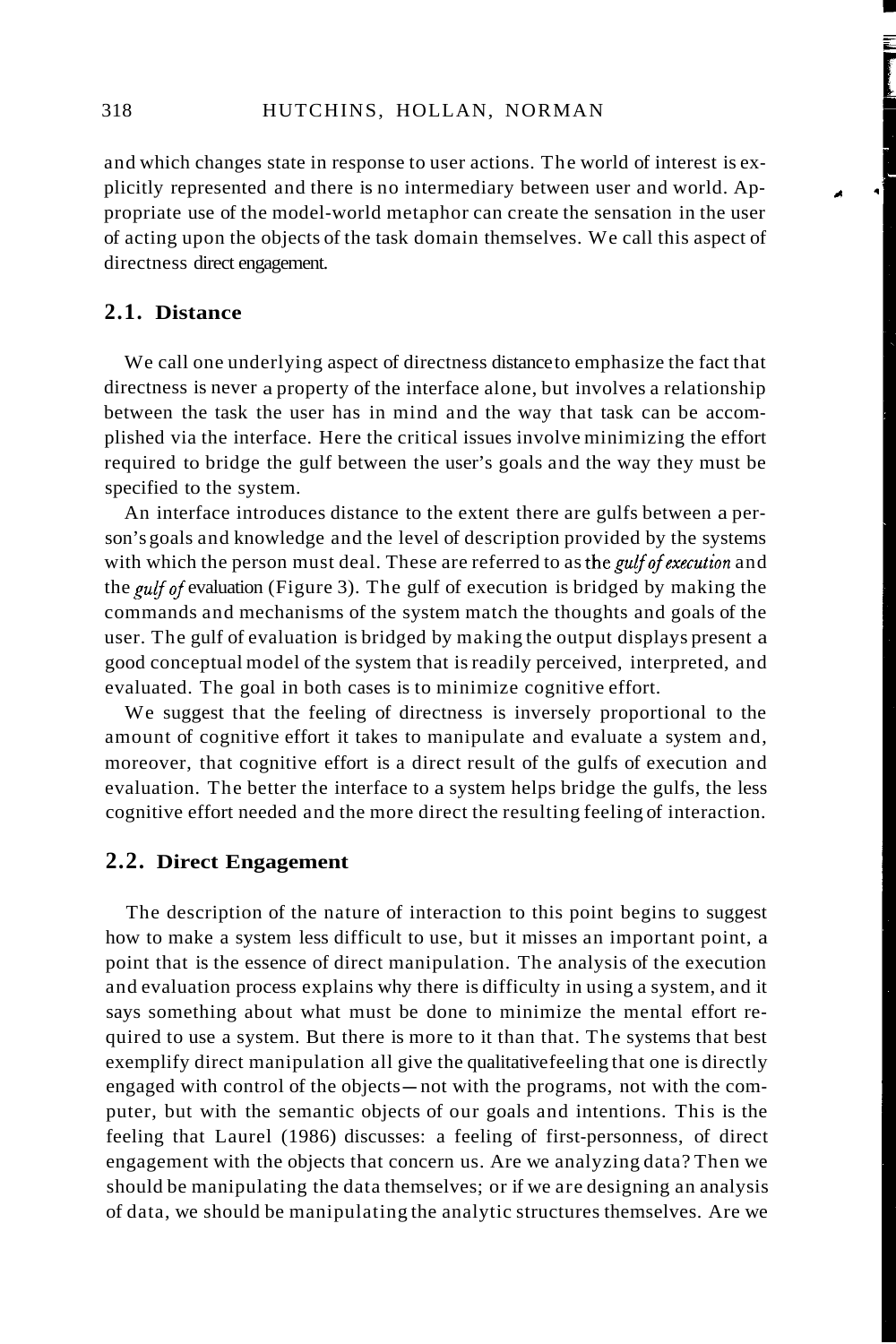*Figure* **3. The gulfs of execution and evaluation. Each gulf is unidirectional: The gulf of execution goes from goals to system state; the gulf of evaluation goes from system state to goals.** 



playing a game? Then we should be manipulating directly the game world, touching and controlling the objects in that world, with the output of the system responding directly to our actions, and in a form compatible with them.

Historically, most interfaces have been built on the conversation metaphor. There is power in the abstractions that language provides (we discuss some of this later), but the implicit role of interface as an intermediary to a hidden world denies the user direct engagement with the objects of interest. Instead, the user is in direct contact with linguistic structures, structures that can be interpreted as referring to the objects of interest, but that are not those objects themselves. Making the central metaphor of the interface that of the model world supports the feeling of directness. Instead of describing the actions of interest, the user performs those actions. In a conventional interface, the system describes the results of the actions. In a model world the system directly presents the actions taken upon the objects. This change in central metaphor is made possible by relatively recent advances in technology. One of the exciting prospects for the study of direct manipulation is the exploration of the properties of systems that provide for direct engagement.

Building interfaces based on the model-world metaphor requires a special sort of relationship between the input interface language and the output interface language. In particular, the output language must represent its subject of discourse in a way that natural language does not normally do. The expressions of a direct manipulation output language must behave in such a way that the user can assume that they, in some sense, *are* the things they refer to. DiSessa **(1985)** calls this "naive realism." Furthermore, the nature of the relationship between input and output language must be such that an output expression can serve as a component of an input expression. Draper **(1986)** has coined the term *inter-referential* 1/0 to refer to relationships between input and output in which an expression in one can refer to an expression in the other. When these conditions are met, it is **as** if we are directly manipulating the things that the system represents.

Thus, consider a system in which a file is represented by an image on the screen and actions are done by pointing to and manipulating the image. In this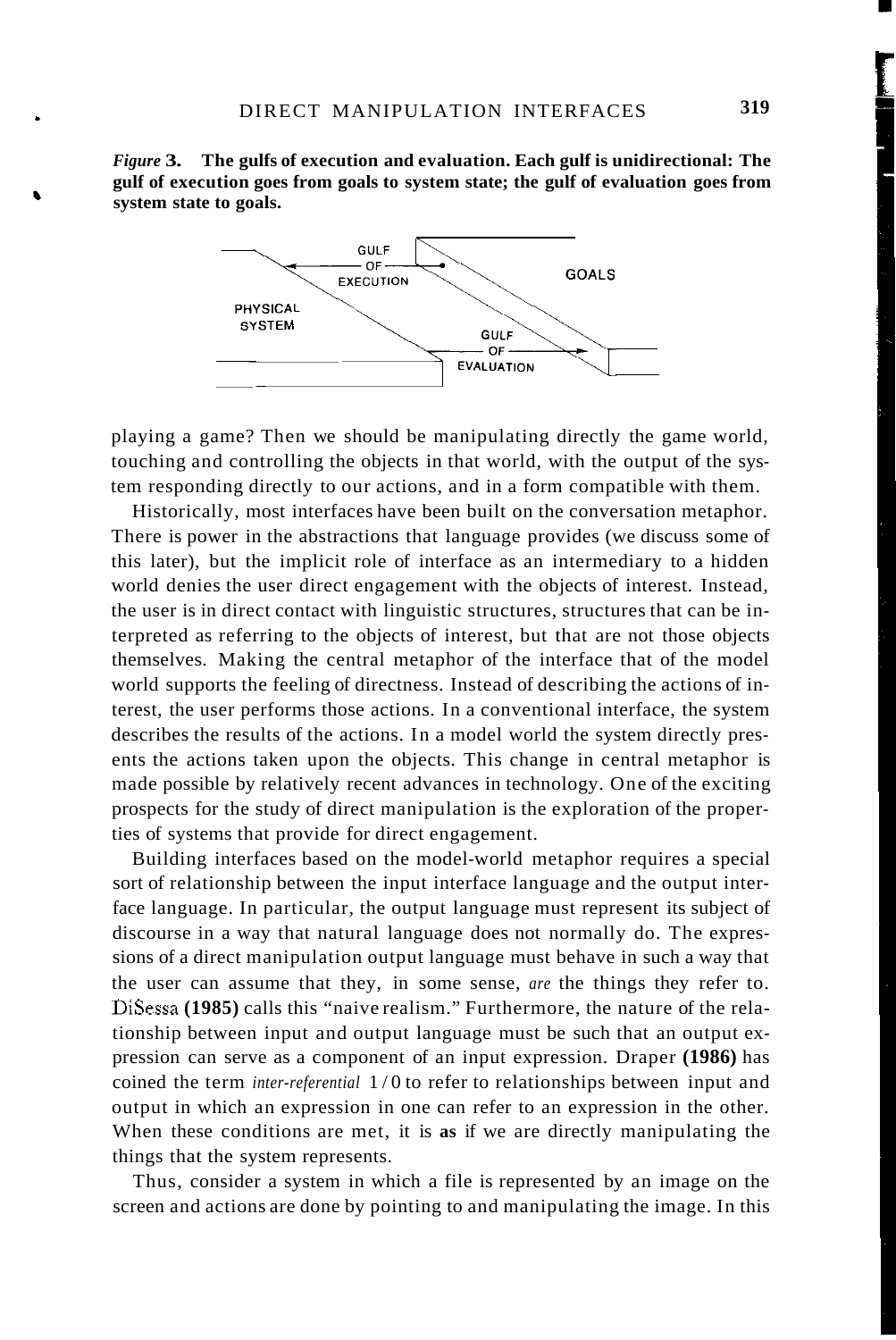case, if we can specify a file by pointing at the screen representation, we have met the goal that an expression in the output language (in this case, an image) be allowed as a component of the input expression (in this case, by pointing at the screen representation). If we ask for a listing of files, we would want the result to be a representation that can, in turn, be used directly to specify the further operations to be done. Notice that this is not how a conversation works. In conversation, one may refer to what has been said previously, but one cannot operate upon what has been said. This requirement does not necessarily imply an interface of pictures, diagrams, or icons. It can be done with words and descriptions. The key properties are that the objects, whatever their form, have behaviors and can be referred to by other objects, and that referring to an object causes it to behave. In the file-listing example, we must be able to use the output expression that represents the file in question as a part of the input expression calling for whatever operation we desire upon that file, and the output expression that represents the file must change as a result of being referred to in this way. The goal is to permit the user to act as if the representation is the thing itself.

These conditions are met in many screen editors when the task is the arrangement of strings of characters. The characters appear as they are typed. They are then available for further operations. We treat them as though they are the things we are manipulating. These conditions are also met in the statistics example with which we opened this article (Figure l), and in Steamer. The special conditions are not met in file-listing commands on most systems, the commands that allow one to display the names and attributes of file structure. The issue is that the outputs of these commands are simply "names" of the objects, and operating on the names does nothing to the objects to which the names refer. In a direct manipulation situation, we would feel that we had the files in front of us, that the program that "listed" the files actually placed the files before us. Any further operation on the files would take place upon the very objects delivered by the directory-listing command. This would provide the feeling of directly manipulating the objects that were returned.

The point is that when an interface presents a world of behaving objects rather than a language of description, manipulating a representation can have the same effects and the same feel as manipulating the thing being represented. The members of the audience of a well-staged play willfully suspend their beliefs that the players are actors and become directly engaged in the content of the drama. In a similar way, the user of a well-designed model-world interface can willfully suspend belief that the objects depicted are artifacts of some program and can thereby directly engage the world of the objects. This is the essence of the "first-personness" feeling of direct engagement. Let us now return to the issue of distance and explore the ways that an interface can be direct or indirect with respect to a particular task.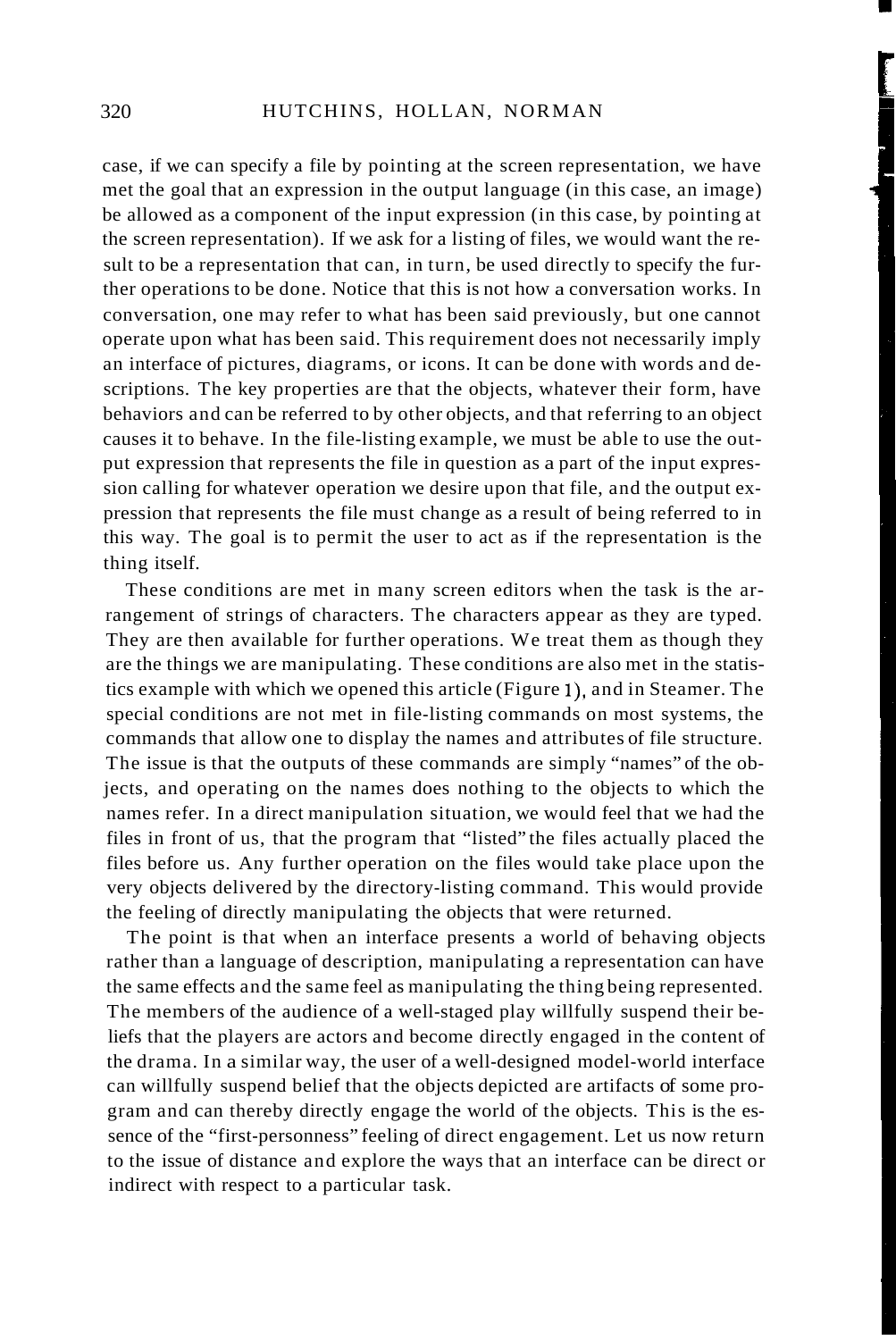# **3. TWO FORMS OF DISTANCE: SEMANTIC AND ARTICULATORY**

Whenever we interact with a device, we are using an interface language. That is, we must use a language to describe to the device the nature of the actions we wish to have performed. This is true regardless ofwhether we are dealing with an interface based on the conversation metaphor or on the modelworld metaphor, although the properties of the language in the two cases are different. A description of desired actions is an expression in the interface language.

The notion of an interface language is not confined to the everyday meaning of language. Setting a switch or turning a steering wheel can be expressions in an interface language if switch setting or wheel turning are how one specifies the operations that are to be done. After an action has been performed, evaluation of the outcome requires that the device make available some indication of what has happened: that output is an expression in the output interface language. Output interface languages are often impoverished. Frequently the output interface language does not share vocabulary with the input interface language. Two forms of interface language- two dialects, if you will-must exist to span the gulfs between user and device: the input interface language and the output interface language.

Both the languages people speak and computer programming languages are almost entirely symbolic in the sense that there is an arbitrary relationship between the form of a vocabulary item and its meaning. The reference relationship is established by convention and must be learned. There is no way to infer meaning from form for most vocabulary items. Because of the relative independence of meaning and form we describe separately two properties of interface languages: semantic distance and articulatory distance. Figure **4** summarizes the relationship between semantic and articulatory distance. In the following sections we treat each of these distances separately and discuss them in relation to the gulfs of execution and evaluation.

# **3.1. Semantic Distance**

Semantic distance concerns the relation of the meaning of an expression in the interface language to what the user wants to say. Two important questions about semantic distance are (1) *Is it possible to say what one wants to say in this language?* That is, does the language support the user's conception of the task domain? Does it encode the concepts and distinctions in the domain in the same way that the user thinks about them? (2) Can the things of interest be said concisely? Can the user say what is wanted in a straightforward fashion, or must the user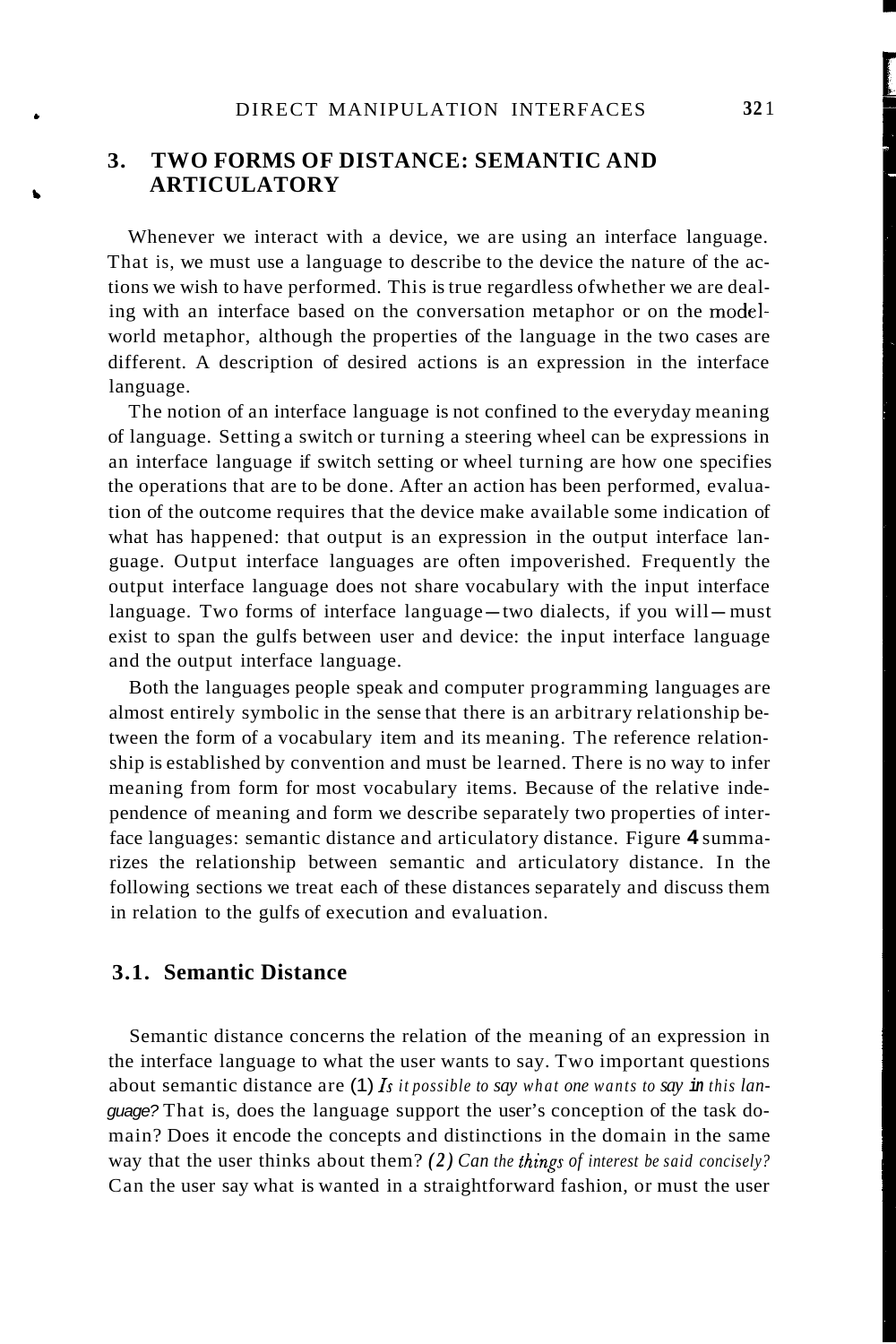*Figure 4.* Every expression in the interface language has a meaning and a form. Semantic distance reflects the relationship between the user intentions and the meaning of expressions in the interface languages both for input and output. Articulatory distance reflects the relationship between the physical form of an expression in the interaction language and its meaning, again, both for input and output. The easier it is to go from the form **or** appearance of the input **or** output to meaning, the smaller the articulatory distance.

**1** 



construct a complicated expression to do what appears in the user's thoughts as a conceptually simple piece of work?

Semantic distance is an issue with all languages. Natural languages generally evolve such that they have rich vocabularies for domains that are of imporally evolve such that they have rich vocabularies for domains that are of importance to their speakers. When a person learns a new language—especially tance to their speakers. When a person learns a new language—especially<br>when the language is from a different culture —the new language may seem indirect, requiring complicated constructs to describe things the learner thinks should be easy to say. But the differences in apparent directness reflect differences in what things are thought important in the two cultures. Natural languages can and do change as the need arises. This occurs through the introduction of new vocabulary or by changing the meaning of existing terms. The result is to make the language semantically more direct with respect to the topic of interest.

#### **3.2. Semantic Distance in the Gulfs of Execution and Evaluation**

Beware the Turing tar-pit in which everything is possible but nothing of interest is easy (Perlis, 1982, p. 10).

#### **The Gulf of Execution**

At the highest level of description, a task may be described by the user's intention: "compose this piece" or "format this paper." At the lowest level of description, the performance of the task consists of the shuffling of bits inside the machine. Between the interface and the low-level operations of the machine is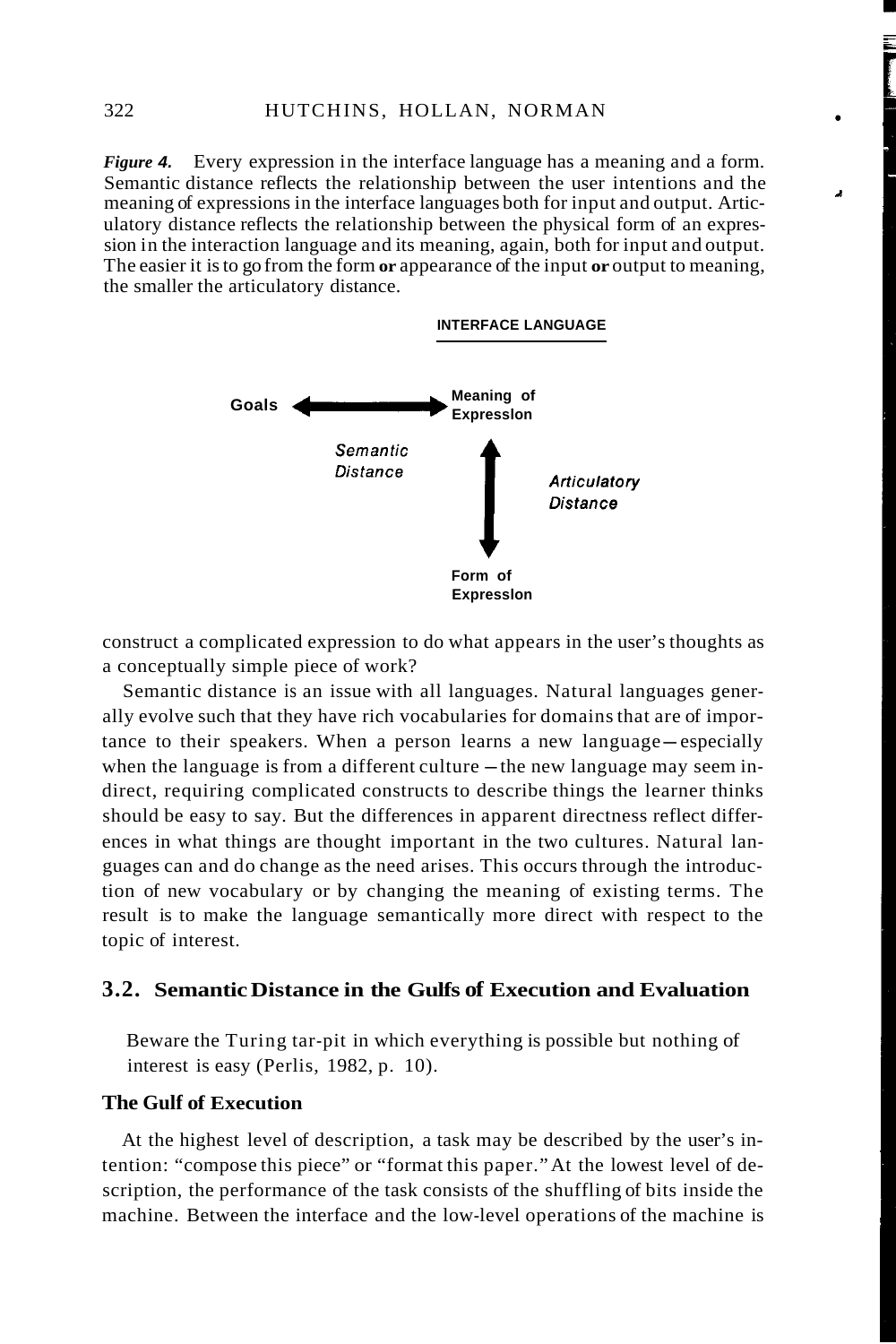the system-provided task-support structure that implements the expressions in the interface language. The situation that Perlis (1982) called the "Turing tarpit" is one in which the interface language lies near or at the level of bit shuffling of a very simple abstract machine. In this case, the entire burden of spanning the gulf from user intention to bit manipulation is carried by the user. The relationship between the user's intention and the organization of the instructions given to the machine is distant, complicated, and hard to follow. Where the machine is of minimal complexity, as is the case with the Turing machine example, the wide gulf between user intention and machine instructions must be filled by the user's extensive planning and translation activities. These activities are difficult and rife with opportunities for error.

Semantic directness requires matching the level of description required by the interface language to the level at which the person thinks of the task. It is always the case that the user must generate some information-processing structure to span the gulf. Semantic distance in the gulf of execution reflects how much of the required structure is provided by the system and how much by the user. The more that the user must provide, the greater the distance to be bridged.

#### **The Gulf of Evaluation**

On the evaluation side, semantic distance refers to the amount of processing structure that is required for the user to determine whether the goal has been achieved. If the terms of the output are not those of the user's intention, the user will be required to translate the output into terms that are compatible with the intention in order to make the evaluation. For example, suppose a user's intent is to control how fast the water level in a tank rises. The user does some controlling action and observes the output. But if the output only shows the current value, the user has to observe the value over time and mentally compare the values at different times to see what the rate of change is (see Figure 5). The information needed for the evaluation is in the output, but it is not there in a form that directly fits the terms of the evaluation. The burden is on the user to perform the required transformations, and that requires effort. Suppose the rate of change were directly displayed, as in Figure 5B. This indication reduces the mental workload, making the semantic distance between intentions and output language much shorter.

## **3.3. Reducing the Semantic Distance That Must Be Spanned**

Figure 5 provides one illustration of how semantic distance can be changed. In general, there are only two basic ways to reduce the distance, one from the system side (requiring effort on the part of the system designer), the other from the user side (requiring effort on the part of the user). Each direction of bridge building has several components. Here let us consider the following possibili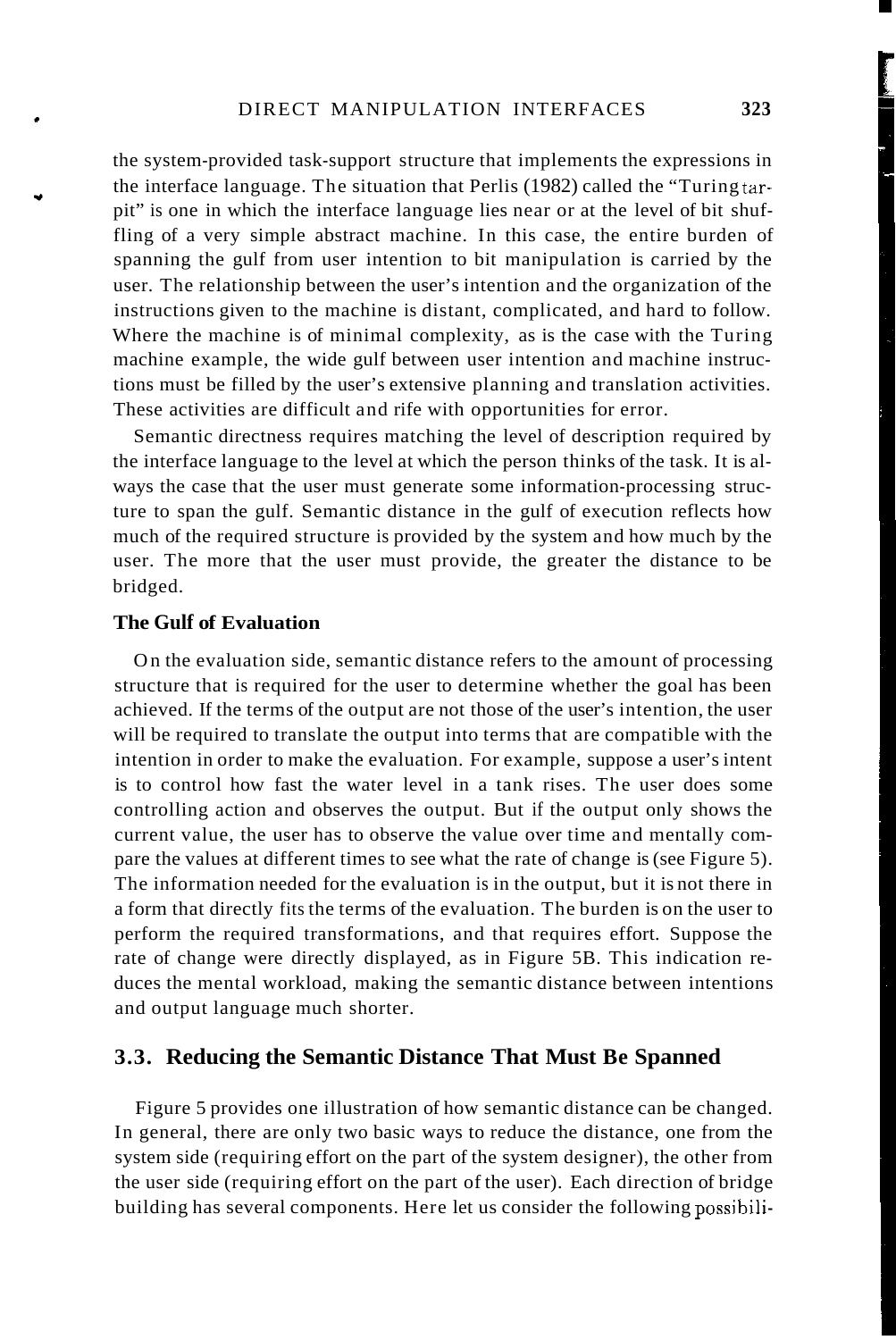*Figure 5.* Matching user's intentions by appropriate output language. The user attempts to control the rate at which the water level in the tank is rising. In **(A),** the only indication is a meter that shows the current level. This requires the user to observe the meter over time and to do a mental computation on the observations. **(B)**  shows a display that is more semantically direct: The rate of change is graphically indicated. (These illustrations are from the working Steamer system of Hollan, Hutchins, & Weitzman, **1984.)** 



ties: (1) The designer can construct higher-level and specialized languages that move toward the user, making the semantics of the input and output languages match that of the user. (2) The user can develop competence by building new mental structures to bridge the gulfs. In particular, this requires the user to automate the response sequence and to learn to think in the same language as that required by the system.

# **Higher-Level Languages**

One way to bridge the gulf between the intentions of the user and the specifications required by the computer is well known: Provide the user with a higher-level language, one that directly expresses frequently encountered structures of problem decomposition. Instead of requiring the complete decomposition of the task to low-level operations, let the task be described in the same language used within the task domain itself. Although the computer still requires low-level specification, the job of translating from the domain language to the programming language can be taken over by the machine itself.

This implies that designers ofhigher-level languages should consider how to develop interface languages for which it will be easy for the user to create the mediating structure between intentions and expressions in the language. One way to facilitate this process is to provide consistency across the interface sur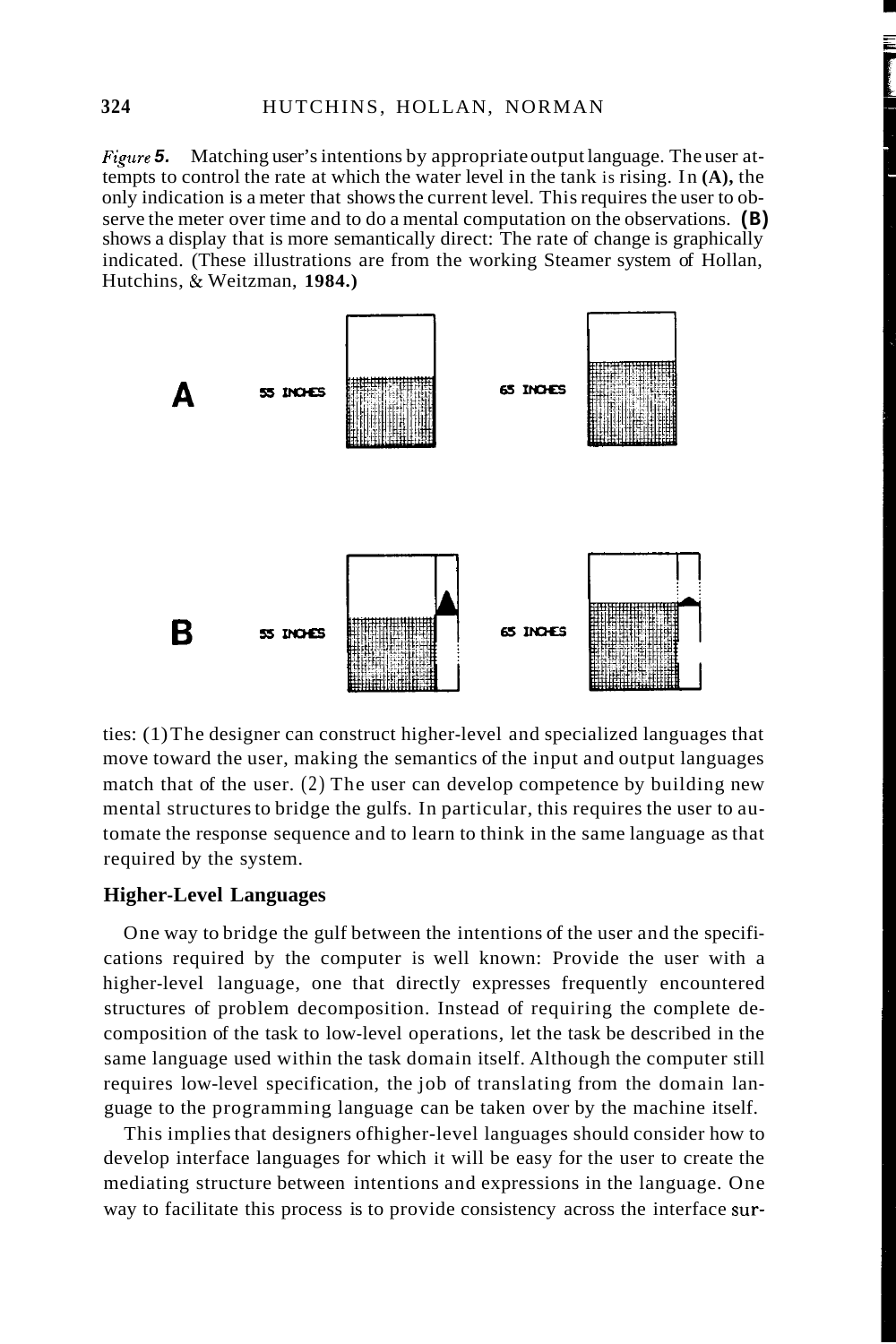face. That is, if the user builds a structure to make contact with some part of the interface surface, a savings in effort can be realized if it is possible to use all or part of that same structure to make contact with other areas.

The result of matching a language to the task domain brings both good news and bad news. The good news is that tasks are easier to specify. Even if considerable planning is still required to express a task in a high-level language, the amount of planning and translation that can be avoided by the user and passed off to the machine can be enormous. The bad news is that the language has lost generality. Tasks that do not easily decompose into the terms of the language may be difficult or impossible to represent. In the extreme case, what can be done is easy to do, but outside that specialized domain, nothing can be done.

The power of a specialized language system derives from carefully specified primitive operations, selected to match the predicted needs of the user, thus capturing frequently occurring structures of problem decomposition. The trouble is that there is a conflict between generality and matching to any specific problem domain. Some high-level languages and operating systems have attempted to close the gap between user intention and the interaction language while preserving freedom and ease of general expression by allowing for extensibility of the language or operating system. Such systems allow the users to move the interface closer to their conception of the task.

The Lisp language and the UNIX operating system serve as examples of this phenomenon. Lisp is a general-purpose language, but one that has extended itself to match a number of special high-level domains. **As** a result, Lisp can be thought of as having numerous levels on top of the underlying language kernel. There is a cost to this method. As more and more specialized domain levels get added, the language system gets larger and larger, becoming more clumsy to use, more expensive to support, and more difficult to learn. Just look at any of the manuals for the large Lisp systems (Interlisp, Zetalisp) to get a feel for the complexity involved. The same is true for the UNIX operating system, which started out with a number of low-level, general primitive operations. Users were allowed (and encouraged) to add their own, more specialized operations, or to package the primitives into higher-level operations. The results in all these cases are massive systems that are hard to learn and that require a large amount of support facilities. The documentation becomes huge, and not even system experts know all that is present. Moreover, the difficulty of maintaining such a large system increases the burden on everyone, and the possibility of having standard interfaces to each specialized function has long been given up.

The point is that as the interface approaches the user's intention end of the gulf, functions become more complicated and more specialized in purpose. Because of the incredible variety of human intentions, the lexicon of a language that aspires to both generality of coverage and domain-specific functions can grow very large. In any of the modern dialects of Lisp one sees a microcosm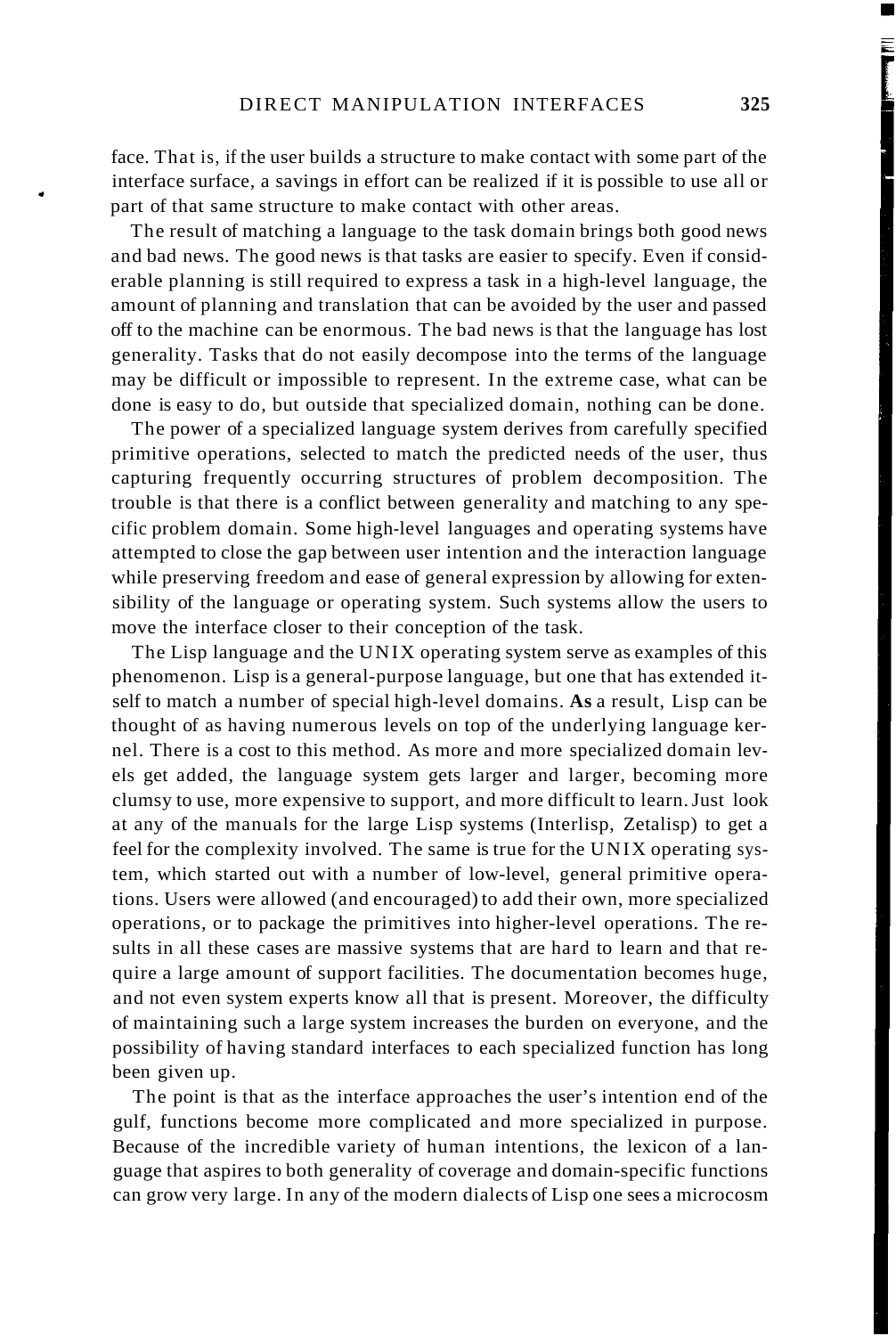of the argument about high-level languages in general. The fundamentals of the language are simple, but a great deal of effort is required to do anything useful at the low level of the language itself. Higher-level functions written in terms of lower-level ones make the system easier to use when the functions match intentions, but in doing so they may restrict possibilities, proliferate vocabulary, and require that a user know an increasing amount about the language of interaction rather than the domain of action.

#### **Make the Output Show Semantic Concepts Directly**

An example of reducing semantic distance on the output side is provided by the scenario of controlling the rate of filling a water tank, described in Figure *5.* In that situation, the output display was modified to show rate of flow directly, something normally not displayed but instead left *to* the user to compute mentally.

In similar fashion, the change from line-oriented text editors to screenoriented text editors, where the effects of editing commands can be seen instantly, is another example of matching the display to the user's semantics. In general, the development of WYSIWYG ("What You See Is What You Get") systems provides other examples. And finally, spreadsheet programs have been valuable, in part because their output format continually shows the state of the system as values are changed.

The attempt to develop good semantic matches with the system output confronts the same conflict between generality and power faced in the design of input languages. If the system is too specific and specialized, the output displays lack generality. If the system is too rich, the user has trouble learning and selecting among the possibilities. One solution for both the output and input problem is to abandon hope of maintaining general computing and output ability and to develop special-purpose systems for particular domains or tasks. In such a world, the location of the interface in semantic space is pushed closer to the domain language description. Here, things of interest are made simple because the lexicon of the interface language maps well into the lexicon of domain description. Considerable planning may still go on in the conception of the domain itself, but little or no planning or translation is required to get from the language of domain description to the language of the interface. The price paid for these advantages is a loss of generality: Many things are unnatural or even impossible.

#### **Automated Behavior Does Not Reduce Semantic Distance**

Cognitive effort is required to plan a sequence of actions to satisfy some intent. Generally, the more structure required of the user, the more effort use of the system will entail. However, this gap can be overcome if the users become familiar enough with the system. Structures that are used frequently need not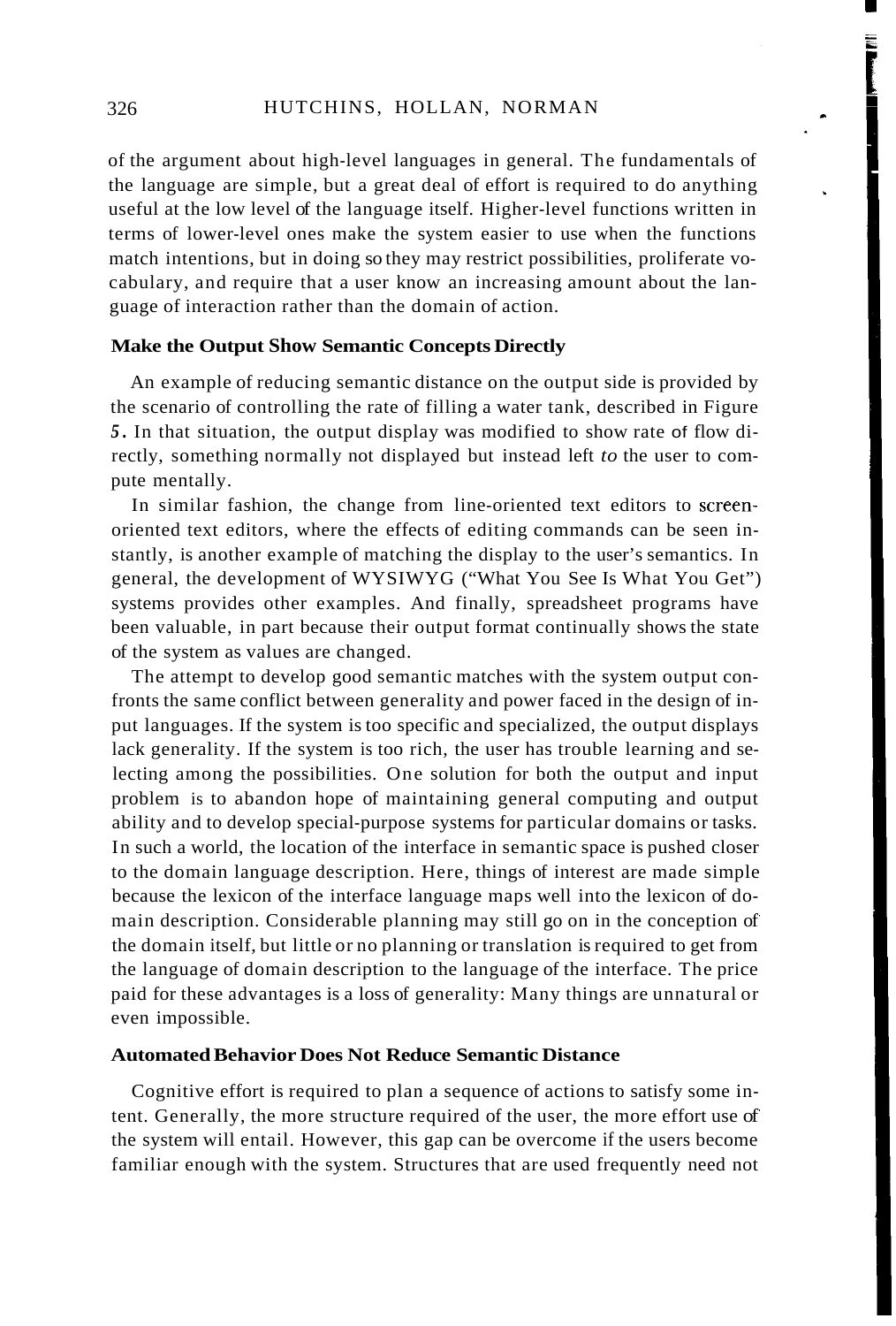be rebuilt every time they are needed if they have been remembered. Thus, a user may remember how to do something rather than having to rederive how to do it. It is well known that when tasks are practiced sufficiently often, they become automated, requiring little or no conscious attention. As a result, over time the use of an interface to solve a particular set of problems will feel less difficult and more direct. Experienced users will sometimes argue that the interface they use directly satisfies their intentions, even when less skilled users complain of the complexity of the structures. To skilled users, the interface feels direct because the invocation of mediating structure has been automated. They have learned how to transform frequently arising intentions into action specifications. The result is a feeling of directness as compelling as that which results from semantic directness. As far as such users are concerned, the intention comes to mind and the action gets executed. There are no conscious intervening stages. (For example, a user of the vi text editor expressed this as follows: "I am an expert user of vi, and when I wish to delete a word, all I do is think 'delete that word,' my fingers automatically type 'dw,' and the word disappears from the screen. How could anything be more direct?")

The frequent use of even a poorly designed interface can sometimes result in a feeling of directness like that produced by a semantically direct interface. A user can compensate for the deficiencies of the interface through continual use and practice so that the ability to use it becomes automatic, requiring little conscious activity. While automatism is one factor which can contribute to a feeling of directness, it is essential for an interface designer to distinguish it from semantic distance. Automatization does not reduce the semantic distance that must be spanned; the gulfs between a user's intentions and the interface must still be bridged by the user. Although practice and the resulting expertise can make the crossing less difficult, it does not reduce the magnitude of the gulfs. Planning activity may be replaced by a single memory retrieval so that instead of figuring out what to do, the user remembers what to do. Automatization may feel like direct control, but it comes about for completely different reasons than semantic directness. Automatization is useful, for it improves the interaction of the user with the system, but the feeling of directness it produces depends only on how much practice a particular user has with the system and thus gives the system credit for the work the user has done. Although we need to remember that this happens, that users may adjust themselves to the interface and, with sufficient practice, may view it as directly supporting their intentions, we need to distinguish between the cases in which the feeling of directness originates from a close semantic coupling between intentions and the interface language and that which originates from practice. The resultant feeling of directness might be the same in the two cases, but there are crucial differences between how the feeling is acquired and what one needs to do as an interface designer to generate it.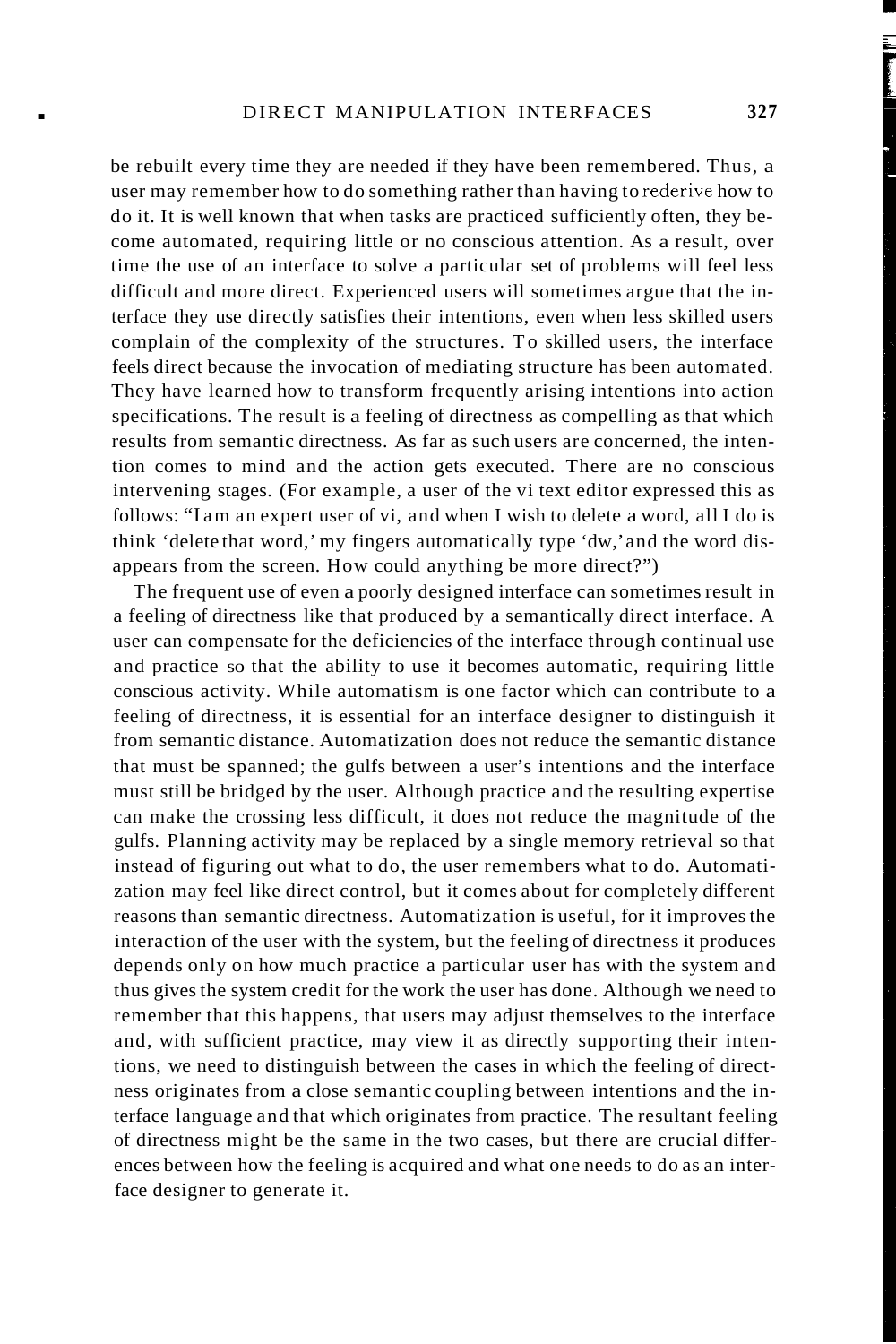.

#### **The User Can Adapt to the System Representation**

Another way to span the gulf is for the users to change their own conceptualization of the problem so that they come to think of it in the same terms as the system. In some sense, this means that the gulf is bridged by moving the user closer to the system. Because of their experience with the system, the users change both their understanding of the task and the language with which they think about issues. This is related to the notion of linguistic determinism. If it is true that the way we think about something is shaped by the vocabulary we have for talking about it, then it is important for the designer of a system to provide the user with a good representation ofthe task domain in question. The interface language should provide a powerful, productive way of thinking about the domain.

This form of the users adapting to the system representation takes place at a more fundamental level than the other ways of reducing semantic distance. While moving the interface closer to the users' intentions may make it difficult to realize some intentions, changing the users' conception of the domain may prevent some intentions from arising at all. So while a well-designed specialpurpose language may give the users a powerful way of thinking about the domain, it may also restrict the users' flexibility to think about the domain in different ways.

The assumption that a user may change conceptual structure to match the interface language follows from the notion that every interface language implies a representation of the tasks it is applied to. The representation implied by an interface is not always a coherent one. Some interfaces provide a collection of partially overlapping views of a task domain. If a user is to move toward the model implied by the interface, and thus reduce the semantic distance, that model should be coherent and consistent over some conception of the domain. There is, of course, a trade-off here between the costs to the user of learning a new way to think about a domain and the potential added power of thinking about it in the new way.

#### **Virtuosity and Semantic Distance**

Sometimes users have a conception of a task and of a system that is broader and more powerful than that provided by an interface. The structures they build to make contact with the interface go beyond it. This is how we characterize virtuoso performances in which the user may "misuse" limited interface tools to satisfy intentions that even the system designer never anticipated. In such cases of virtuosity the notion of semantic distance becomes more complicated and we need to look very carefully at the task that is being accomplished. Semantic directness always involves the relationship between the task one wishes to accomplish and the ways the interface provides for accomplishing it.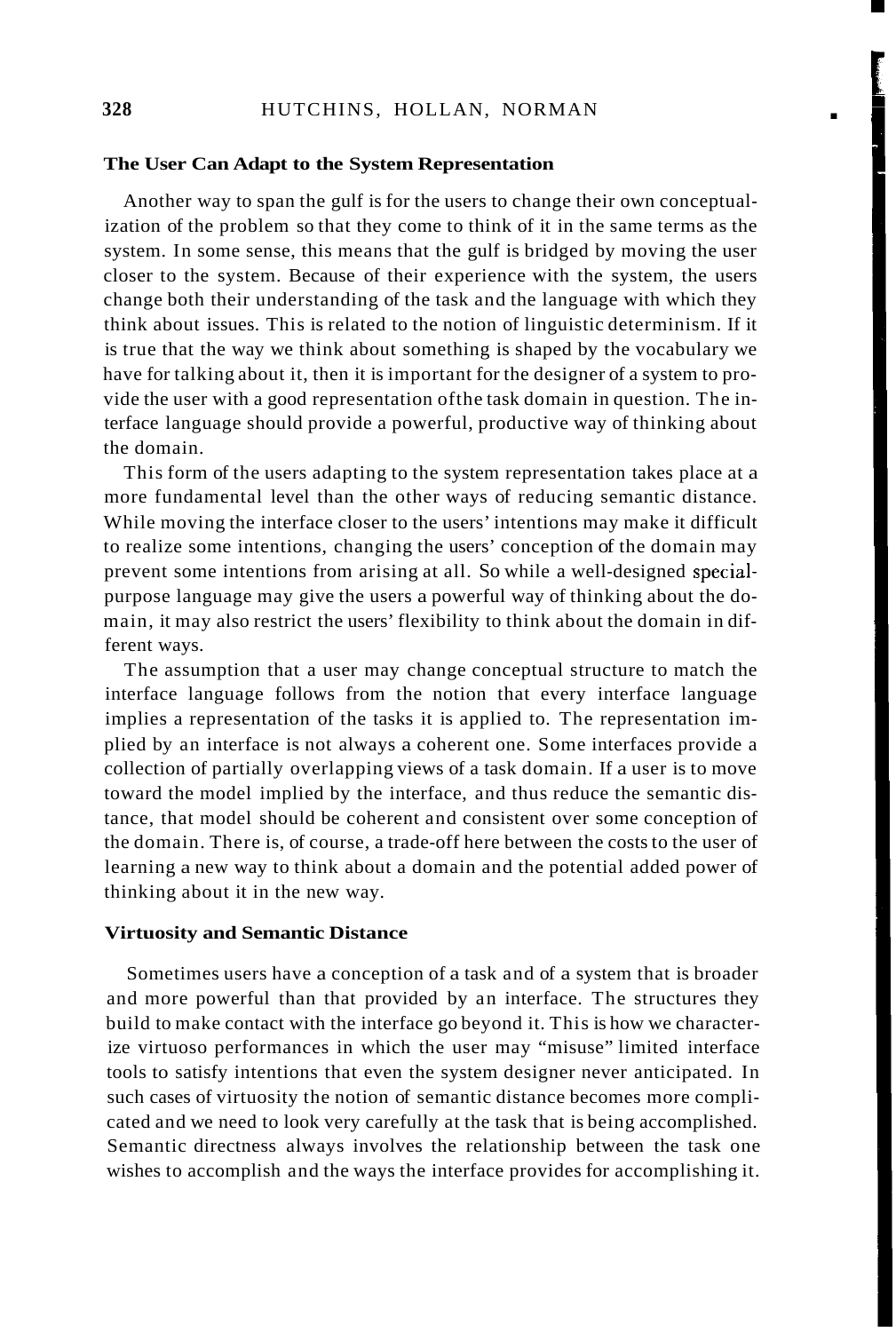If the task changes, then the semantic directness of the interface may also change.

Consider a musical example: Take the task of producing a middle-C note on two musical instruments, a piano and a violin. For this simple task, the piano provides the more direct interface because all one need do is find the key for middle-C and depress it, whereas on the violin, one must place the bow on the G string, place a choice of fingers in precisely the right location on that string, and draw the bow. A piano's keyboard is more semantically direct than the violin's strings and bow for the simple task of producing notes. The piano has a single well-defined vocabulary item for each of the notes within its range, while the violin has an infinity of vocabulary items, many of which do not produce proper notes at all. However, when the task is playing a musical piece well rather than simply producing notes, the directness of the interfaces can change. In this case, one might complain that a piano has a very indirect interface because it is a machine with which the performer "throws hammers at strings." The performer has no direct contact with the components that actually produce the sound, and so the production of desired nuances in sound is more difficult. Here, as musical virtuosity develops, the task that is to be accomplished also changes from just the production of notes to concern for how to control more subtle characteristics of the sounds like vibrato, the slight changes in pitch used to add expressiveness. For this task the violin provides a semantically more direct interface than the piano. Thus, as we have argued earlier, an analysis of the nature of the task being performed is essential in determining the semantic directness of an interface.

## **3.4. Articulatory Distance**

In addition to its meaning, every vocabulary item in every language has a physical form and that form has an internal structure. Words in natural languages, for example, have phonetic structure when spoken and typographic structure when printed. Similarly, the vocabulary items that constitute an interface language have a physical structure. Where *semantic distance* has to do with the relationship between user's intentions and meanings of expressions, *articulatory distance* has to do with the relationship between the meanings of expressions and their physical form. On the input side, the form may be a sequence of character-selecting key presses for a command language interface, the movement of a mouse and the associated "mouse clicks" in a pointingdevice interface, or a phonetic string in a speech interface. On the output side, the form might be a string of characters, a change in an iconic representation, or variation in an auditory signal.

There are ways to design languages such that the relationships between the forms of the vocabulary items and their meanings are not arbitrary. One tech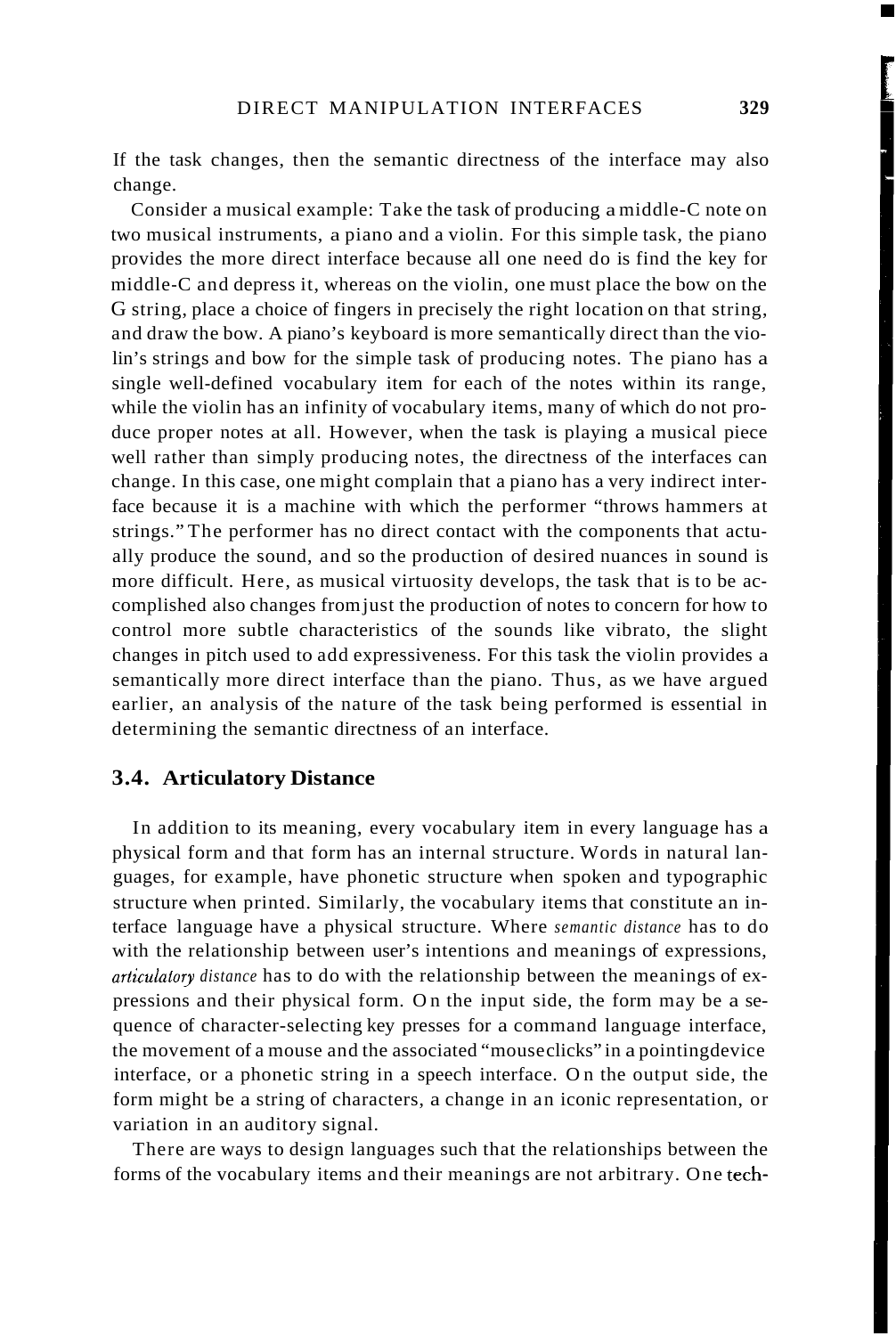nique is to make the physical form of the vocabulary items structurally similar to their meanings. In spoken language this relationship is called onomatopoeia. Onomatopoetic words in spoken language refer to their meanings by imitating the sound they refer to. Thus we talk about the "boom" of explosions or the "cock-a-doodle-doo" of roosters. There is an economy here in that the user's knowledge of the structure of the surface acoustical form has a nonarbitrary relation to meaning. There is a directness of reference in this imitation; an intervening level of arbitrary symbolic relations is eliminated. Other uses of language exploit this effect partially. Thus, although the word "long" is arbitrarily associated with its meaning, sentences like "She stayed a looooooooooong time" exploit a structural similarity between the surface form of "long" (whether written or spoken) and the intended meaning. The same sorts of things can be done in the design of interface languages.

In many ways, the interface languages should have an easier time of exploiting articulatory similarity than do natural languages because of the rich technological base available to them. Thus, if the intent is to draw a diagram, the interface might accept as input drawing motions. In turn, it could present as output diagrams, graphs, and images. If one is talking about sound patterns in the input interface language, the output could be the sounds themselves. The computer has the potential to exploit articulatory similarities through technological innovation in the varieties of dimensions upon which it can operate. This potential has not been exploited, in part because of economic constraints. The restriction to simple keyboard input limits the form and structure of the input languages and the restriction to simple, alphanumeric terminals with small, low-resolution screens, limits the form and structure of the output languages.

# **3.5. Articulatory Distance in the Gulfs of Execution and Evaluation**

The relationships among semantic distance, articulatory distance, and the gulfs of execution and evaluation are illustrated in Figure 6.

Take the simple, commonplace activity of moving a cursor on the screen. If we do this by moving a mouse, pointing with a finger or a light pen at the screen, or otherwise mimicking the desired motion, then at the level of action execution, these interactions all exhibit articulatory directness. The meaning of the intention is cursor movement and the action is specified by means of a similar movement. One way to achieve articulatory directness at the input side is to provide an interface that permits specification of an action by mimicking it, thus supporting an articulatory similarity between the vocabulary item and its meaning. Any nonarbitrary relationship between the form of an item and its meaning can be a basis for articulatory directness. While structural relationships of form to meaning may be desirable, it is sometimes necessary to re-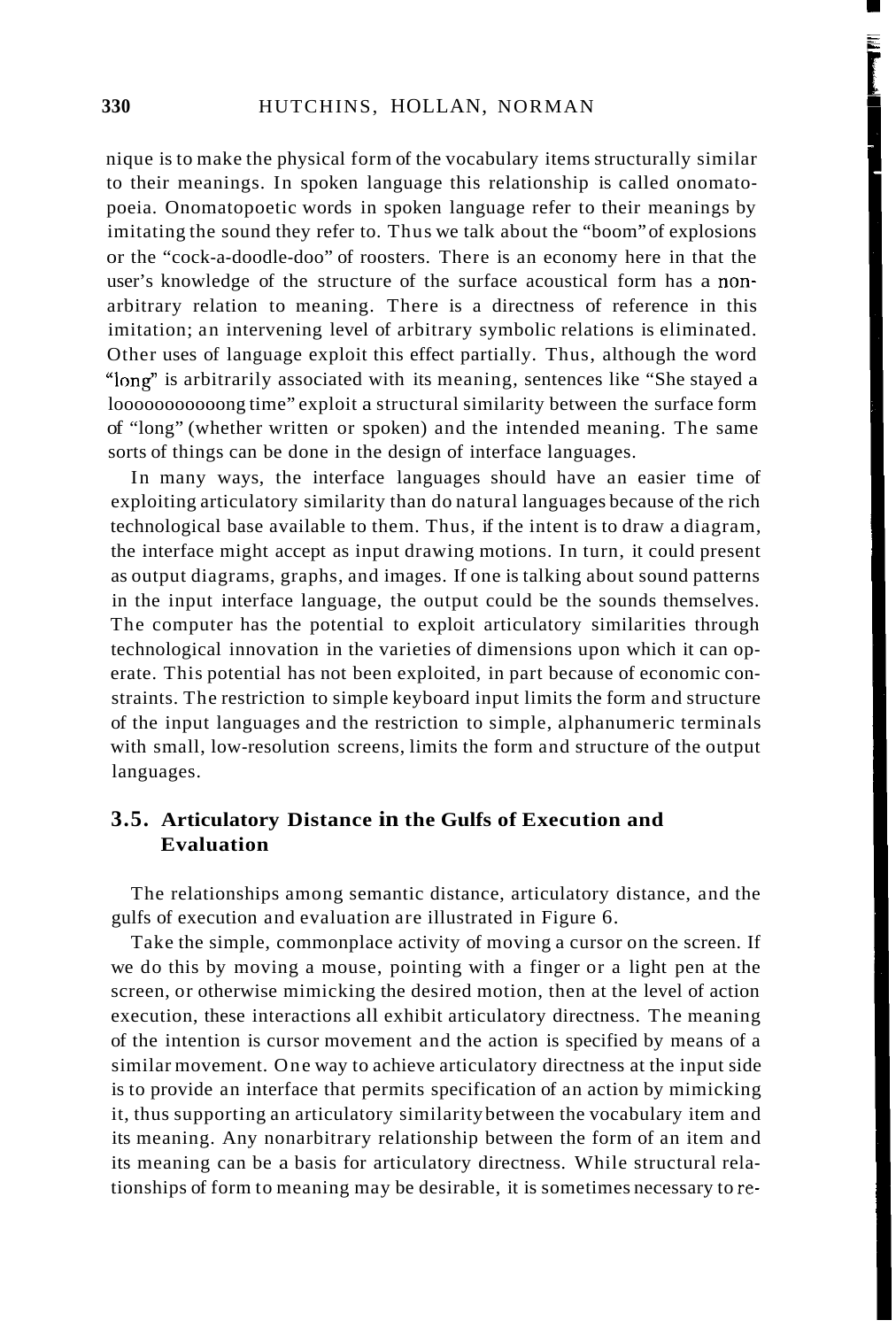the input expression that is to satisfy the user's goal. Forming an action specification is the activity that spans articulatory distance in the per and write the meaning of the output expression from the form of the output expression. Evaluation is the activity that<br>Interpretation determines the meaning of the output expression from the form of the output expressi spans semantic distance in the gulf of evaluation. Evaluation assesses the relationship between the meaning of the output expression and Figure 6. Forming an intention is the activity that spans semantic distance in the gulf of execution. The intention specifies the meaning of gulf of execution. The action specification prescribes the form of an input expression having the desired meaning. The form of the input expression is executed by the user on the machine interface and the form of the output expression appears on the machine interface, to be perput and output are said to be inter-referential. Interpretation is the activity that spans articulatory distance in the gulf of evaluation. the user's goal

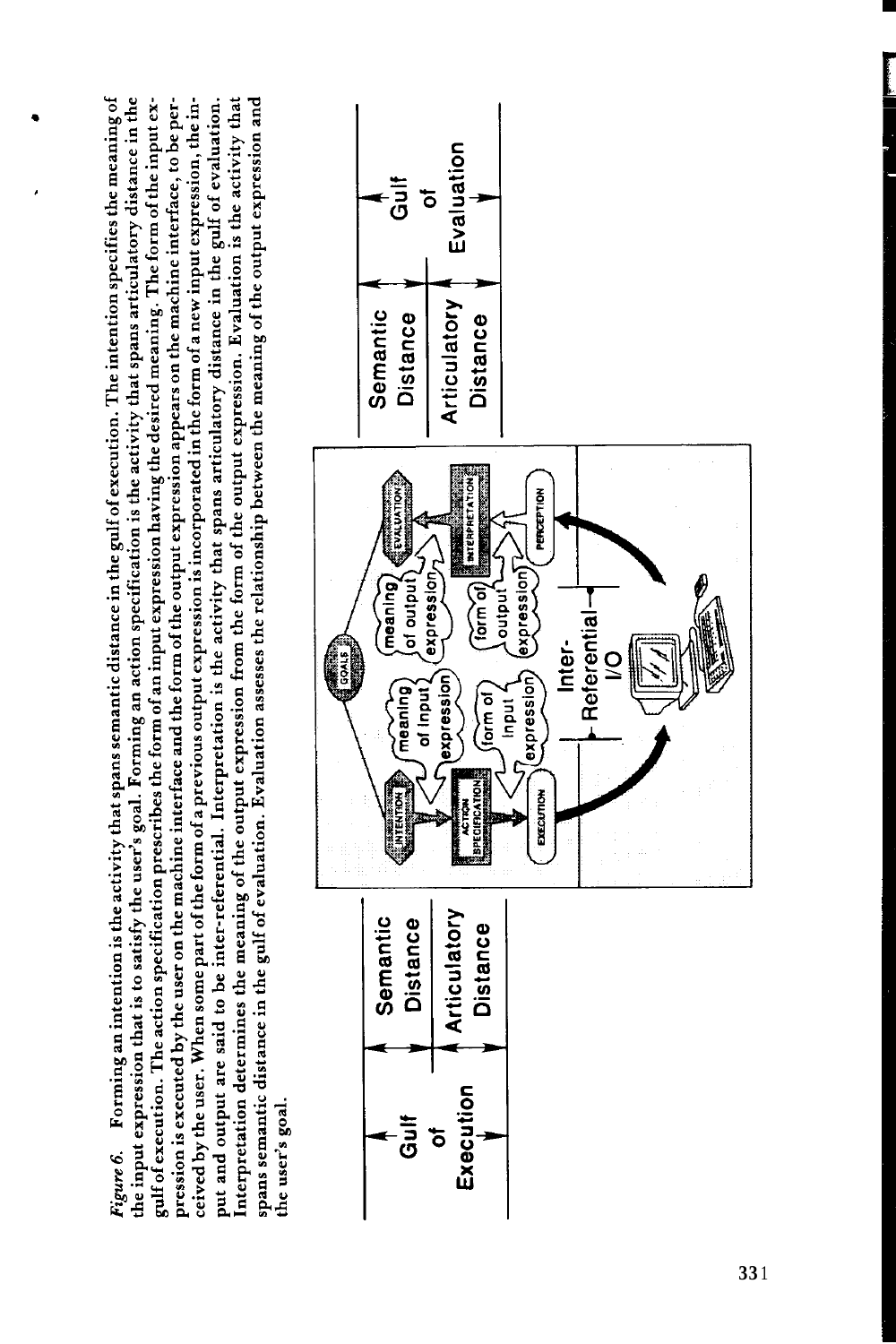sort to an arbitrary relationship of form to meaning. Still, some arbitrary relationships are easier to learn than others. It may be possible to exploit previous user knowledge in creating this relationship. Much of the work on command names in command language interfaces is an instance of trying to develop memorable and discriminable relationships between the forms and the meanings ofcommand names (Black & Moran, 1982; Black & Sebrechts, 1981; Carrol, 1985).

Articulatory directness on the output side is similar. If the user is following the changes in some variable, a moving graphical display can provide articulatory directness. A table of numbers, although containing the same semantic information, does not provide articulatory directness. Thus, the graphical display and the table of numbers might be equal in semantic directness, but unequal in articulatory directness. The goal of designing for articulatory directness is to couple the perceived form of action and meaning so naturally that the relationships between intentions and actions and between actions and output seem straightforward and obvious.

In general, articulatory directness is highly dependent upon I/O technology. Increasing the articulatory directness of actions and displays requires a much richer set of input/output devices than most systems currently have. In addition to keyboards and bit-mapped screens, we see the need for various forms of pointing devices. Such pointing devices have important *spatio-mimetic*  properties and thus support the articulatory directness of input for tasks that can be represented spatially. The mouse is useful for a wide variety of tasks not because of any properties inherent in itself, but because we map so many kinds of relationships (even ones that are not intrinsically spatial) on to spatial metaphors. In addition, there are often needs for sound and speech, certainly as outputs, and possibly as inputs. Precise control of timing will be necessary for those applications where the domain of interest is time sensitive. Perhaps it is stretching the imagination beyond its willing limits, but Galton (1894) suggested and carried out a set of experiments on doing arithmetic by sense of smell. Less fancifully conceived, input might be sensitive not only to touch, place, and timing, but also to pressure or to torque (see Buxton, 1986; Minsky, 1984).

# **4. DIRECT ENGAGEMENT**

Direct engagement occurs when a user experiences direct interaction with the objects in a domain. Here there is a feeling of involvement directly with a world of objects rather than of communication with an intermediary. The interactions are much like interacting with objects in the physical world. Actions apply to the objects, observations are made directly upon those objects, and the interface and the computer become invisible. Although we believe this feeling of direct engagement to be of critical importance, in fact, we know little about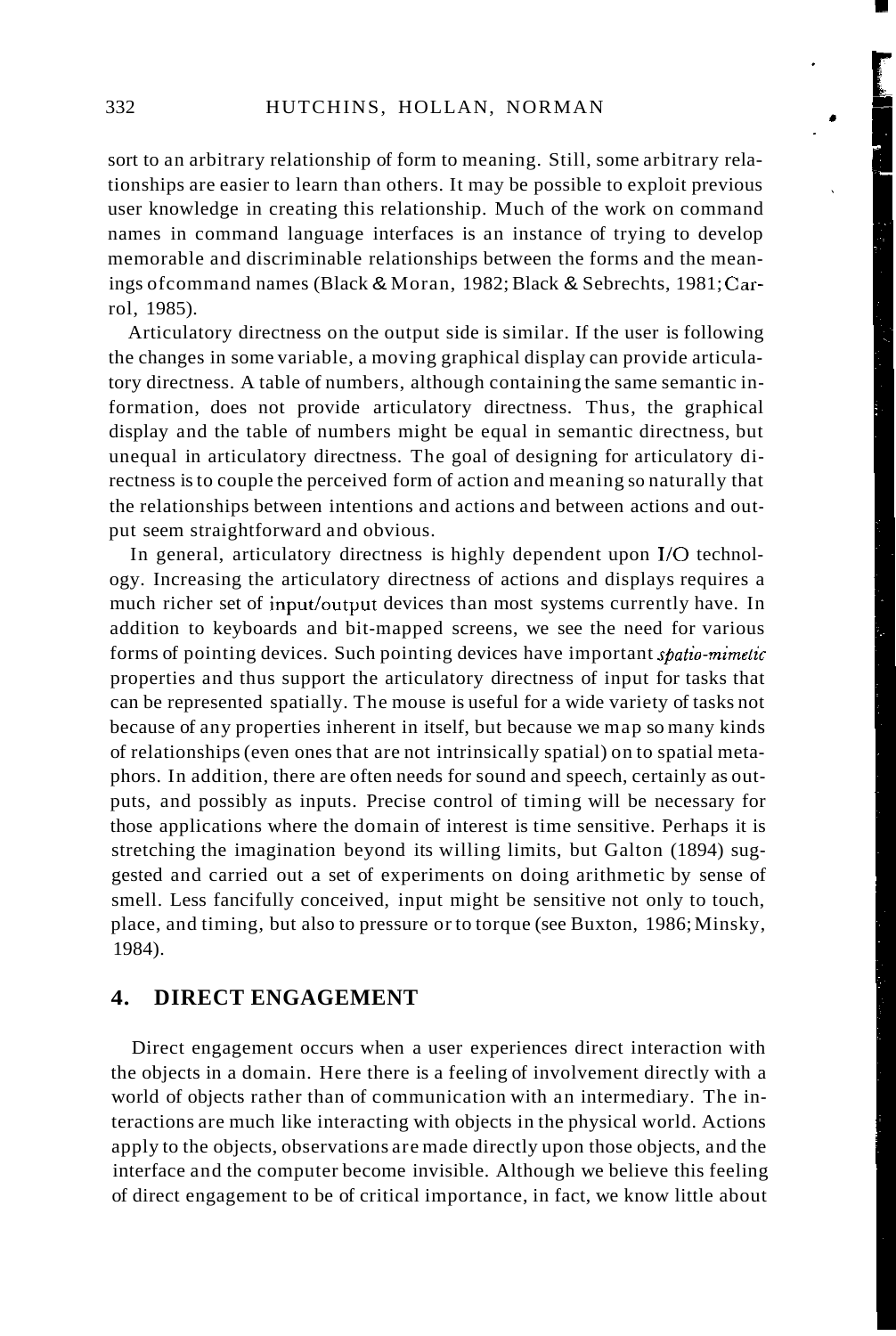the actual requirements for producing it. Laurel (1986) discusses some of the requirements. At a minimum, to allow a feeling of direct engagement the system requires the following:

**7** 

Ń

Execution and evaluation should exhibit both semantic and articulatory directness.

Input and output languages of the interface should be inter-referential, allowing an input expression to incorporate or make use of a previous output expression. This is crucial for creating the illusion that one is directly manipulating the objects of concern.

The system should be responsive, with no delays between execution and the results, except where those delays are appropriate for the knowledge domain itself.

The interface should be unobtrusive, not interfering or intruding. If the interface itself is noticed, then it stands in a third-person relationship to the objects of interest, and detracts from the directness of the engagement.

In order to have a feeling of direct engagement, the interface must provide the user with a world in which to interact. The objects of that world must feel like they are the objects of interest, that one is doing things with them and watching how they react. In order for this to be the case, the output language must present representations of objects in forms that behave in the way that the user thinks of the objects behaving. Whatever changes are caused in the objects by the set of operations must be depicted in the representation of the objects. This use of the same object as both an input and output entity is essential to providing objects that behave as if they are the real thing. It is because an input expression can contain a previous output expression that the user feels the output expression is the thing itself and that the operation is applied directly to the thing itself.

In addition, all of the discussions of semantic and articulatory directness apply here too, because the designer of the interface must be concerned with what is to be done and how one articulates that in the languages of interaction. But the designer must also be concerned with creating and supporting an illusion. The specification of what needs to be done and evidence that it has been done must not violate the illusion, else the feeling of direct engagement will be lost.

One factor that seems especially relevant to maintaining this illusion is the form and speed of feedback. Rapid feedback in terms of changes in the behavior of objects not only allows for the modification of actions even as they are being executed, but also supports the feeling of acting directly on the objects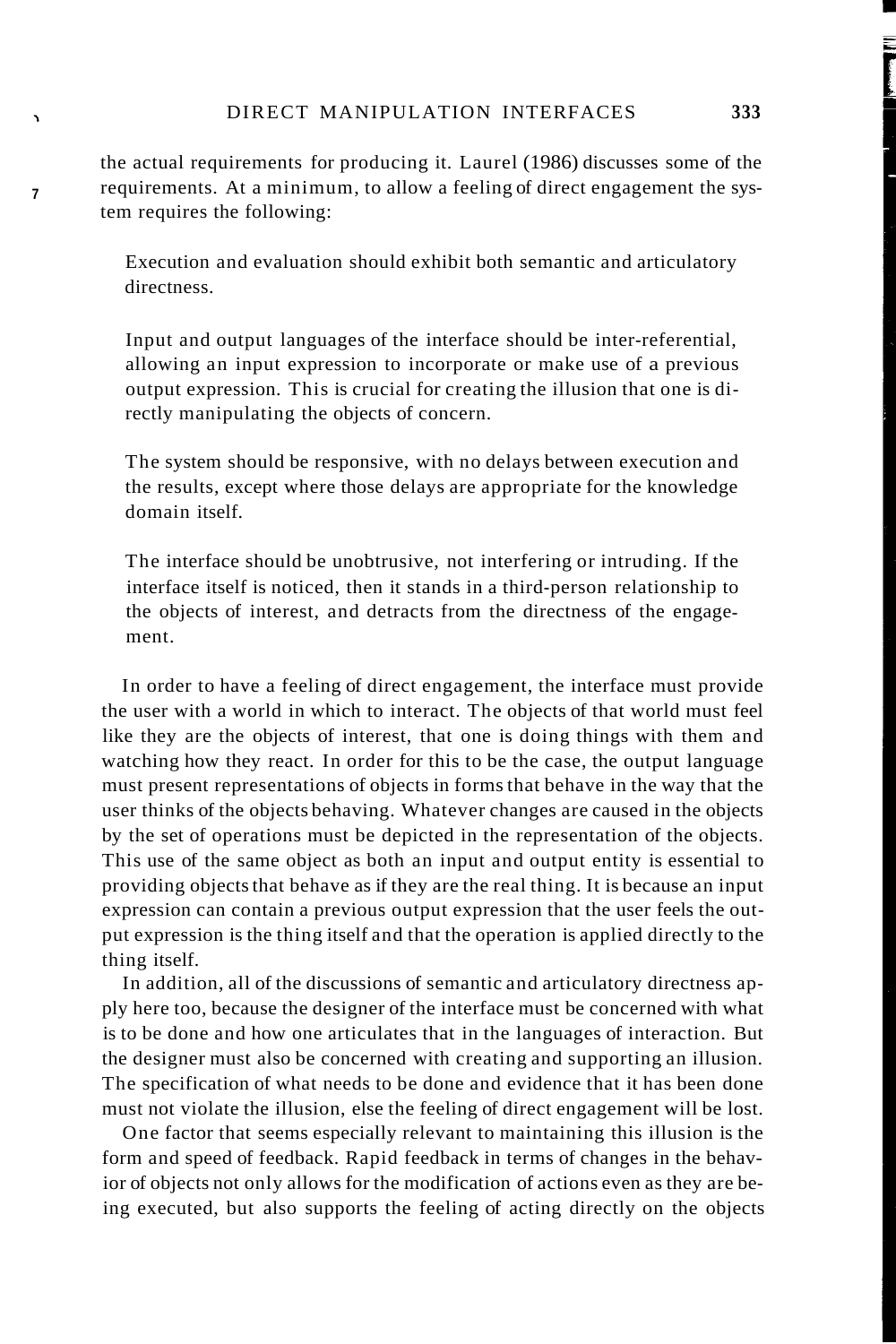themselves. It removes the perception of the computer as an intermediary by providing continual representation of system state. In addition, rapidity of feedback and continual representation of state allows one to make use of perceptual faculties in evaluating the outcome of actions. We can watch the actions take place, monitoring them much like we monitor our interactions with the physical world. The reduction in the cognitive load of mentally maintaining relevant information and the form of the interaction contribute to the feeling of engagement.

# **5. A SPACE OF INTERFACES**

Distance and engagement are depicted in Figure 7 as two major dimensions in a space of interface designs. The dimension of engagement has two landmark values: One is the metaphor of interface as conversation; the other is the metaphor of interface as model world. The dimension of distance actually contains two distances to be spanned: semantic and articulatory distances, the two kinds of gulfs that lie between the user's conception of the task and the interface language.

The least direct interface is often one that provides a low-level language interface, for this is apt to provide the weakest semantic match between intentions and the language of the interface. In this case, the interface is an intermediary between the user and the task. Even worse, it is an intermediary that does not understand actions at the level of description in which the user likes to think of them. Here the user must translate intentions into complex or lengthy expressions in the language that the interface intermediary can understand.

A more direct situation arises when the central metaphor of the interface is a world. Then the user can be directly engaged with the objects in a world; but still, if the actions in that world do not match those that the user wishes to perform within the task domain, getting the task done may be a difficult process. The user may believe that things are getting done and may even experience a sense of engagement with the world, yet still be doing things at too low a level. This is the state of some of the recently introduced direct manipulation systems: They produce an immediate sense of engagement, but as the user develops experience with the system, the interface appears clumsy, to interfere too much, and to demand too many actions and decisions at the wrong level of specification. These interfaces appear on the surface to be direct manipulation interfaces, but they fail to produce the proper feelings of direct engagement with the task world.

Closing the distance between the user's intentions and the level of specification of the interface language allows the user to make efficient specifications of intentions. Where this is done with a high-level language, quite efficient interfaces can be designed. This is the situation in most modern integrated pro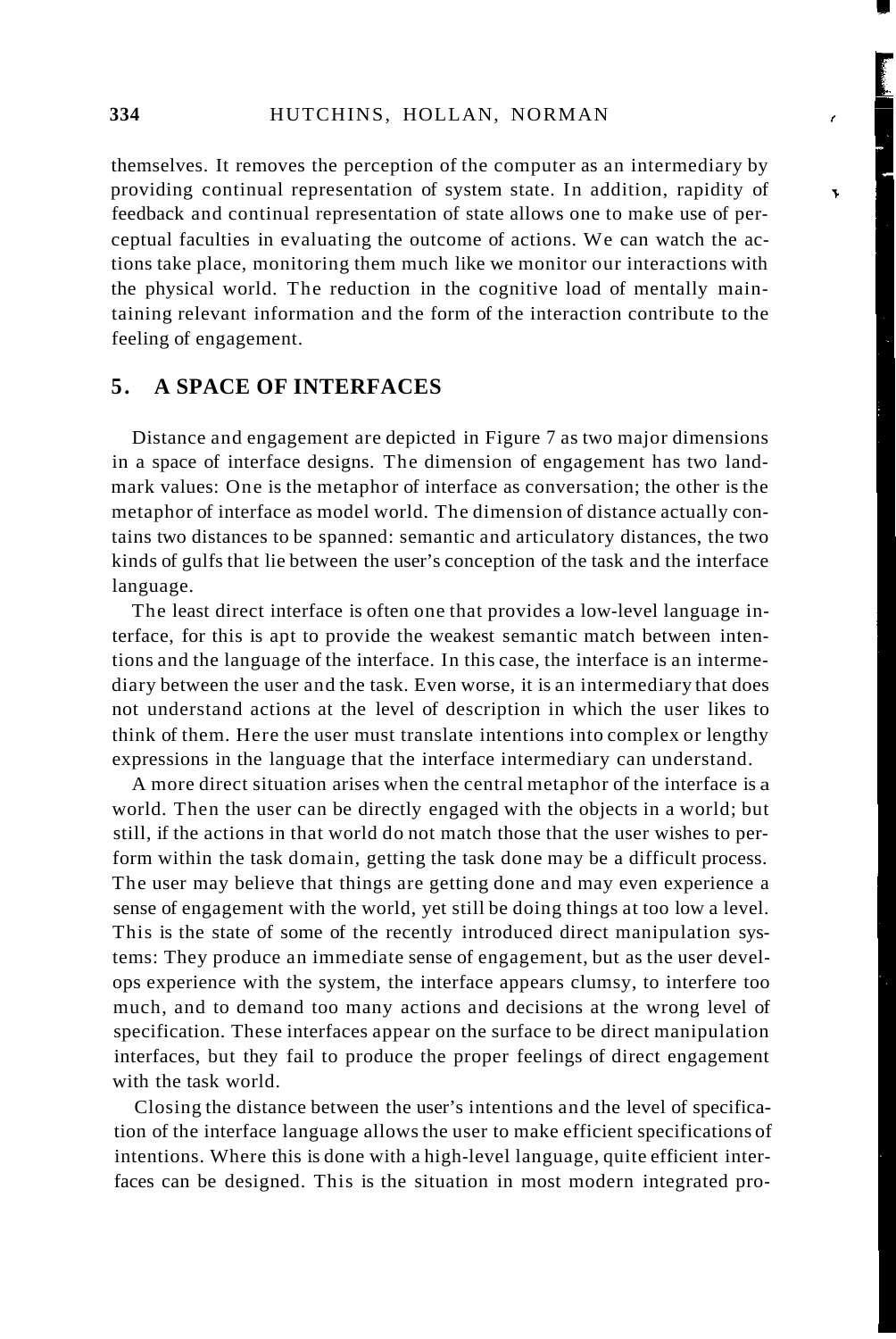*Figure* 7. **A** space of interfaces. The dimensions of distance from user goals and degree of engagement form a space of interfaces within which we can locate some familiar types of interfaces. Direct manipulation interfaces are those that minimize the distances and maximize engagement. **As** always, the distance between user intentions and the interface language depends on the nature of the task the user is performing.



**Engagement** 

gramming environments. For some classes of tasks, such interfaces may be superior to direct manipulation interfaces.

Finally, the most direct of the interfaces will lie where engagement is maximized, where just the right semantic and articulatory matches are provided, and where all distances are minimized.

# **6. PROBLEMS WITH DIRECT MANIPULATION**

Direct manipulation systems have both virtues and vices. For instance, the immediacy of feedback and the natural translation of intentions to actions make some tasks easy. The matching of levels of thought to the interface language - semantic directness - increases the ease and power of performing some activities at a potential cost of generality and flexibility. But not all things should be done directly. For example, a repetitive operation is probably best done via a script, that is, through a symbolic description of the tasks that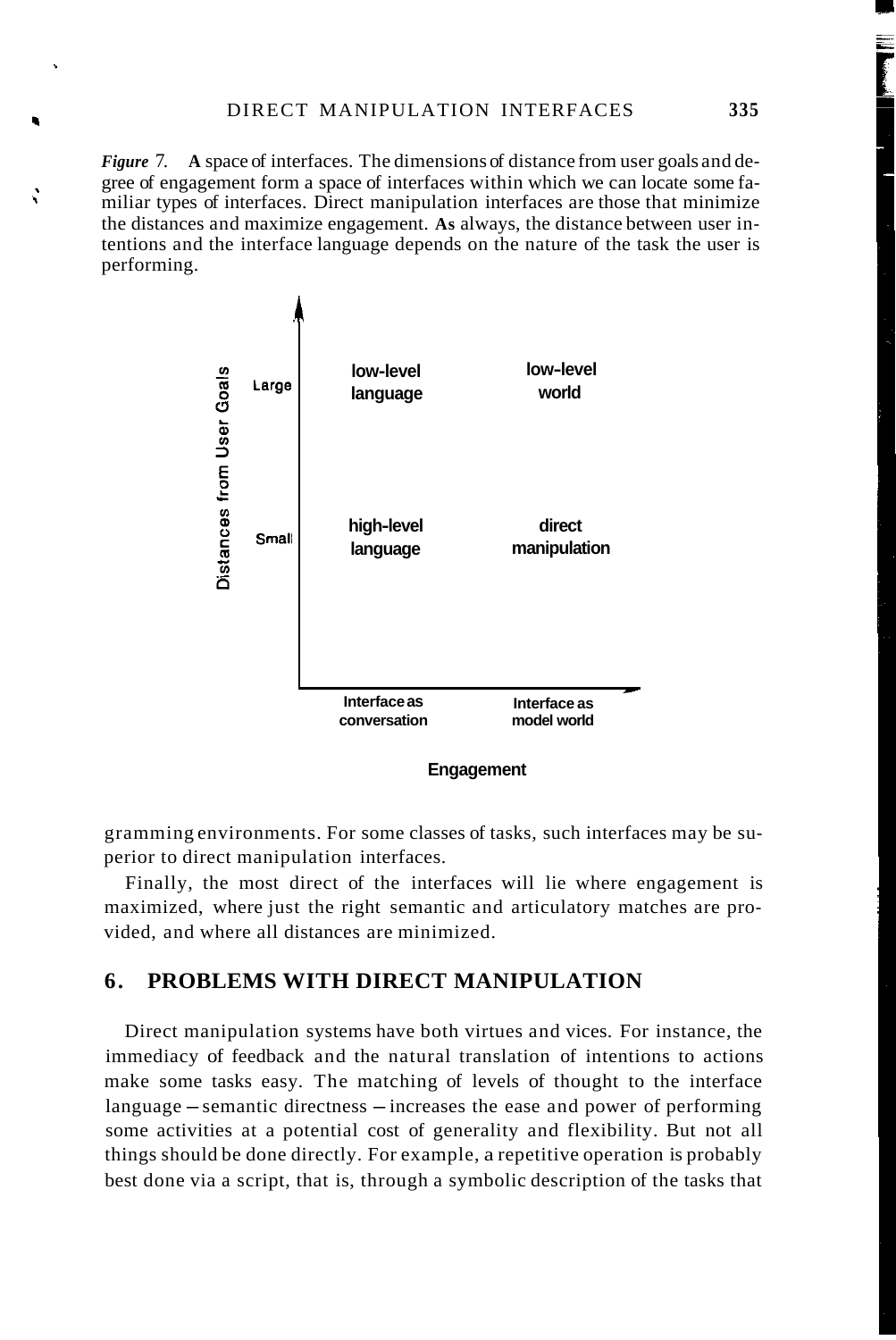are to be accomplished. Direct manipulation interfaces have difficulty handling variables, or distinguishing the depiction of an individual element from a representation of a set or class of elements. Direct manipulation interfaces have problems with accuracy, for the notion of mimetic action puts the responsibility on the user to control actions with precision, a responsibility that is sometimes best handled through the intelligence of the system and sometimes best communicated symbolically.

A more fundamental problem with direct manipulation interfaces arises from the fact that much of the appeal and power of this form of interface comes from its ability to directly support the way we normally think about a domain. A direct manipulation interface amplifies our knowledge of the domain and allows us to think in the familiar terms of the application domain rather than in those of the medium of computation. But if we restrict ourselves to only building an interface that allows us to do things we can already do and to think in ways we already think, we will miss the most exciting potential of new technol*ogy:* to provide new ways to think of and to interact with a domain. Providing these new ways and creating conditions that will make them feel direct and natural is an important challenge to the interface designer.

Direct manipulation interfaces are not a panacea. Although with sufficient practice by the user many interfaces can come to feel direct, a properly designed interface, one which exploits semantic and articulatory directness, should decrease the amount of learning required and provide a natural mapping to the task. But interface design is subject to many tradeoffs. There are surely instances when one might wisely trade off directness for generality, or for more facile ways of saying abstract things. The articulatory directness involved in pointing at objects might need to be traded off against the difficulties of moving the hands between input devices or of problems in pointing with great precision.

It is important not to equate directness with ease of use. Indeed, if the interface is really invisible, then the difficulties within the task domain get transferred directly into difficulties for the user. Suppose the user struggles to formulate an intention because of lack of knowledge of the task domain. The user may complain that the system is difficult to use. But the difficulty is in the task domain, not in the interface language. Direct manipulation interfaces do not pretend to assist in overcoming problems that result from poor understanding of the task domain.

What about the claims for direct manipulation? We believe that direct manipulation systems carry gains in ease of learning and ease of use. If the mapping is done correctly, then both the form and the meaning of commands should be easier to acquire and retain. Interpretation of the output should be immediate and straightforward. If the interface is a model of the task domain, then one could have the feeling of directly engaging the problem of interest itself. It is sometimes said that in such situations the interface disappears. It is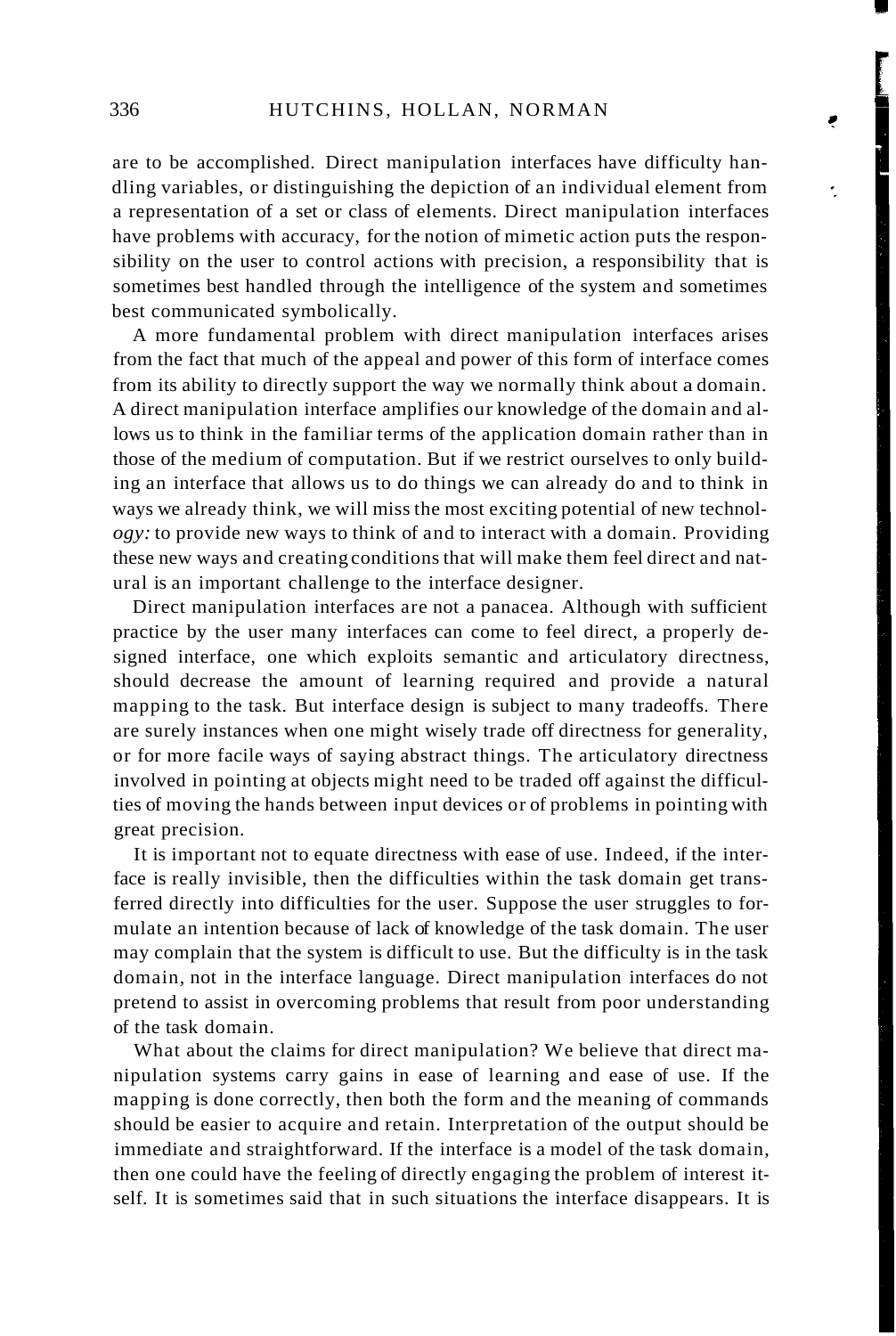probably more revealing to say that the interface is no longer recognized as an interface.

But are these desirable features? Are the trade-offs too costly? As always, we are sure that the answer will depend on the tasks to be accomplished. Certain kinds of abstraction that are easy to deal with in language seem difficult in a concrete model of a task domain. When we give up the conversation metaphor, we also give up dealing in descriptions, and in some contexts, there is great power in descriptions. As an interface to a programming task, direct manipulation interfaces are problematic. We know of no really useful direct manipulation programming environments. Issues such as controlling the scope of variable bindings promise to be quite tricky in the direct manipulation environments. Will direct manipulation systems live up to their promise? Yes and no. Basically, the systems will be good and powerful for some purposes, poor and weak for others. In the end, many things done today will be replaced by direct manipulation systems. But we will still have conventional programming languages.

On the surface, the fundamental idea of a direct manipulation interface to a task flies in the face of two thousand years of development of abstract formalisms as a means of understanding and controlling the world. Until very recently, the use of computers has been an activity squarely in that tradition. So the exterior ofdirect manipulation, providing as it does for the direct control of a specific task world, seems somehow atavistic, a return to concrete thinking. On the inside, of course, the implementation ofdirect manipulation systems is yet another step in that long, formal tradition. The illusion of the absolutely manipulable concrete world is made possible by the technology of abstraction.

*Acknowledgments.* We thank Ben Shneiderman for his helpful comments on an earlier draft of the chapter, Eileen Conway for her aid with the illustrations, and Julie Norman and Sondra Buffett for extensive editorial comments.

*Support.* The research reported here was conducted under Contract NOOOl4-85-C-0133, NR 667-541 with the Personnel and Training Research Programs of the Office of Naval Research and with the support of the Navy Personnel Research and Development Center. The views and conclusions contained in this document are those ofthe authors and should not be interpreted as necessarily representing the official policies, either expressed or implied, of the sponsoring agency.

# **REFERENCES**

- Black, J. B., & Moran, T. P. (1982). Learning and remembering command names. *Proceedings ofthe Human Factors in Computer Systems Conference,* 8-1 1. New York: ACM.
- Black, J. B., & Sebrechts, M. M. (1981). Facilitating human-computer communication. *Applied Psycholinguistics,* 2, 149-177.
- Borning, A. (1979). *ThingLab: A constraint-oriented simulation laboratory* (Tech. Rep. No. SSL-79-3). Palo Alto, CA: Xerox Palo Alto Research Center.